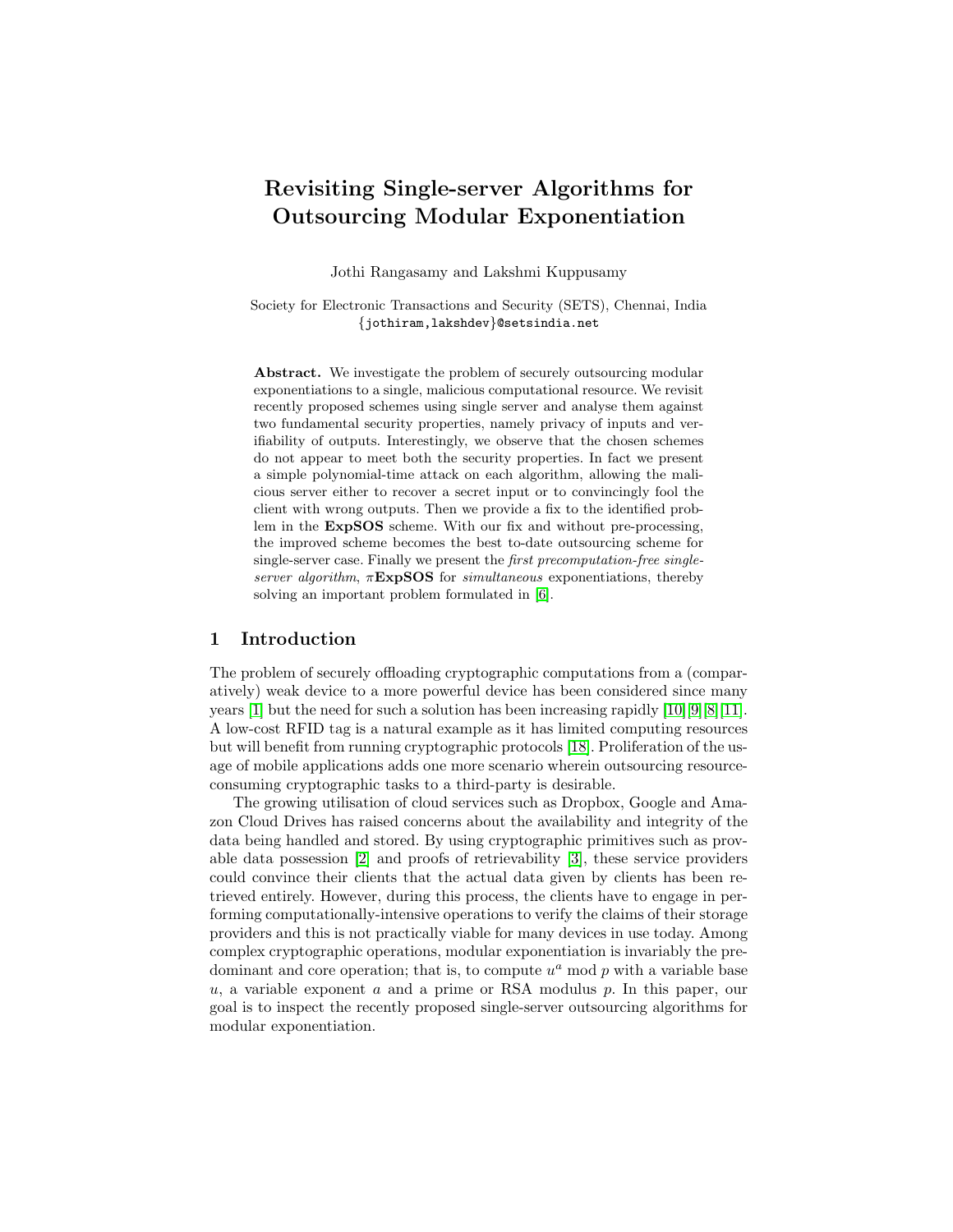2 Jothi Rangasamy and Lakshmi Kuppusamy

## 1.1 Related Work

The problem of secure delegation of crypto computations to (untrusted) helpers has been considered in various contexts [\[1,](#page-15-0)[10,](#page-16-1)[9,](#page-16-2)[8,](#page-16-3)[11](#page-16-4)[,17,](#page-17-1)[24\]](#page-17-2). In particular, the idea of secure delegation of modular exponentiation can be attributed to the work of Schnorr [\[21](#page-17-3)[,22\]](#page-17-4) as he was the first to propose speeding up modular exponentiations in cryptography. However it has not received formal treatment until Hohenberger and Lysyanskaya [\[12\]](#page-16-7) developed a formal security framework for secure outsourcing of cryptographic computations to untrusted servers in 2005. In secure outsourcing scenario, preserving the secrecy of the inputs and/or outputs is vital. Hence, in Hohenberger-Lysyanskaya formalism, secrecy is the first notion an outsourcing algorithm should aim to satisfy. The second security notion, namely verifiability addresses the correctness of the output of the powerful helper/server. Hohenberger and Lysyanskaya also presented a scheme for outsourcing modular exponentiation to two non-colluding servers. This approach was improved in [\[6\]](#page-16-0) and further in [\[15\]](#page-16-8) with better verifiability results.

Designing an efficient algorithm using single untrusted (cloud) server for securely outsourcing (multi-)modular exponentiation has been a perennial problem. Towards solving this, Wang et al. presented (at ESORICS 2014) an efficient protocol to outsource modular exponentiation to a single untrusted server [\[23\]](#page-17-5). They also presented a generic protocol for outsourcing multi-exponentiations to a single server. However Chevalieret al. [\[7\]](#page-16-9) presented a lattice-based attack on Wang et al. scheme recovering the secret exponent. Independently, Kiraz and Uzunkol designed an outsourcing scheme but requires an additional sub algorithm[\[14\]](#page-16-10). In 2017, Cai et al. [\[5\]](#page-16-11) proposed a new scheme using redundant inputs but with increased communication complexity undesirably. Recently, Li et al.[\[16\]](#page-17-6) have come up with a novel approach of using logical divisions twice for the given inputs. Then Zhou et al.[\[25\]](#page-17-7) proposed a new scheme, which they call **ExpSOS**, using special ring structure of  $\mathbb{Z}_N$  with the goal of eliminating the (de facto) preprocessing and achieving near-full verifiability simultaneously. To the best of our knowledge, ExpSOS is the only single-server algorithm which does not require resource-demanding pre-processing techniques such as Rand in [\[4\]](#page-16-12).

## 1.2 Our Contributions

Contributions of the paper is two-fold. We first present practical attacks on three recent single-server algorithms and then we resolve the issue with the ExpSOS scheme, making it the best to-date scheme for this purpose.

First we show that the CExp scheme due to Li  $et$  al. [\[16\]](#page-17-6) is unfortunately zero verifiable, instead of the authors' claim of satisfying the full verifibility. We demonstrate how to manipulate the outputs so that the delegator can be tricked by 100% into accepting false outputs .

Secondly, we note that the  $SgExp$  scheme proposed by Cai *et al.* [\[5\]](#page-16-11) does not provide the claimed verifiability guarantee. The idea behind this tricky attack is to classify the queries to the untrusted (cloud) server into two categories because exponents in a set of queries need to be powers of two. This makes the scheme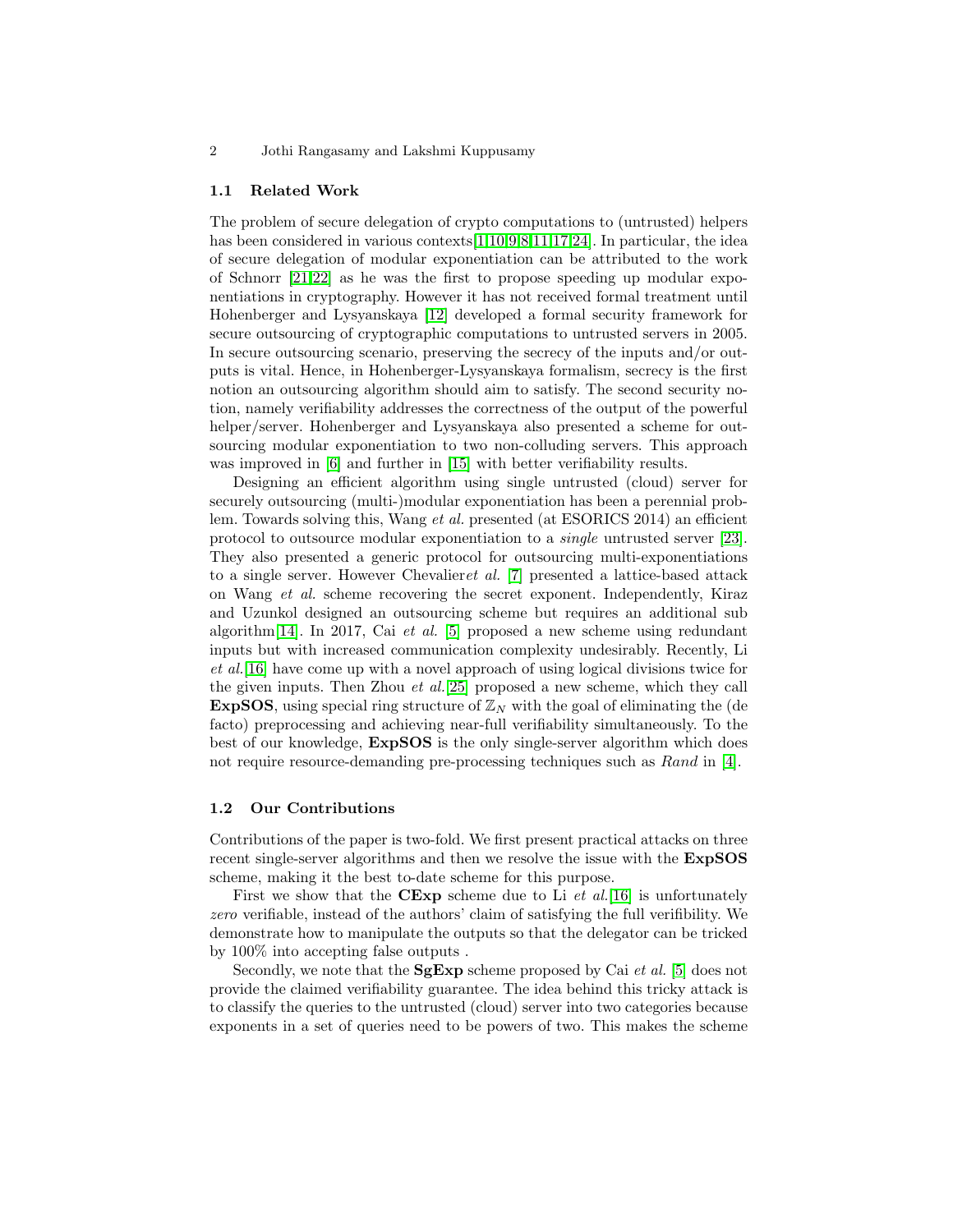unfortunately totally unverifiable, instead of having the verifiability probability  $1 - \frac{1}{n^2}$  which is ≈ 0.99996 for  $n = 160$ . The result is applicable to the **SmExp** scheme proposed by Cai et al. for the case of simultaneous exponentiation.

Thirdly, we describe an attack on the **ExpSOS** scheme of Zhou *et al.*[\[25\]](#page-17-7) on its second invocation with the same secret exponent. The scheme will leak the exponent if it is used again, invalidating the claimed secrecy guarantee. The demonstrated attack extends to the other versions of the ExpSOS scheme in [\[25\]](#page-17-7).

Our last and main contribution are new single-server algorithms for secure outsourcing of single and simultaneous modular exponentiations. For single exponentiation case, our algorithm is obtained by modifying ExpSOS. The modified scheme, which we call MExpSOS becomes the most efficient and simple scheme available in the related literature in addition to eliminating the *memory* requirement and the substantial computational cost of the precomputation step. Finally, we present an elegant algorithm,  $\pi$ **ExpSOS** extending **MExpSOS** for simultaneous multiplications. The  $\pi$ **ExpSOS** algorithm is near error-free and preprocessing-free and hence is the first of its kind in the literature. Our observations are summarised in Table [1.](#page-2-0)

| ALGORITHM                 |             |                      | SECRECY VERIFIBILITY PRE-PROCESSING |
|---------------------------|-------------|----------------------|-------------------------------------|
|                           |             | PROBABILITY REQUIRED |                                     |
| SgExp, SmExp[5]           | <b>YES</b>  |                      | $_{\rm Yes}$                        |
| $CExp$ [16]               | ${\rm Yes}$ |                      | $ {\rm Yes}$                        |
| Kiraz-Uzunkol [14]        | <b>YES</b>  | < 1                  | <b>YES</b>                          |
| ExpSOS[25]                | Nο          | $\approx$ 1          | lNo                                 |
| MExpSOS, $\pi$ ExpSOS YES |             | $\approx 1$          | No                                  |

<span id="page-2-0"></span>Table 1. Single server based outsourcing algorithms and their properties

Outline. The paper is organised as follows. The Hohenberger-Lysyanskaya security model is recalled in Section [2.](#page-2-1) In Section [3](#page-6-0) we observe weaknesses in recent single-server based outsourcing schemes. In Section [4](#page-11-0) we propose a re-designed ExpSOS scheme and prove that it satisfies security notions: secrecy and verifiability and Section [5](#page-15-1) concludes the paper.

# <span id="page-2-1"></span>2 Security Definitions

The first formal treatment for the problem of outsourcing cryptographic computations from a weak client to a powerful server was due to Hohenberger and Lysyanskaya [\[12\]](#page-16-7). The security model is useful in checking the privacy, efficiency and verifiability probability when outsourcing the task. In this section, we reproduce the security definitions of the Hohenberger-Lysyanskaya framework.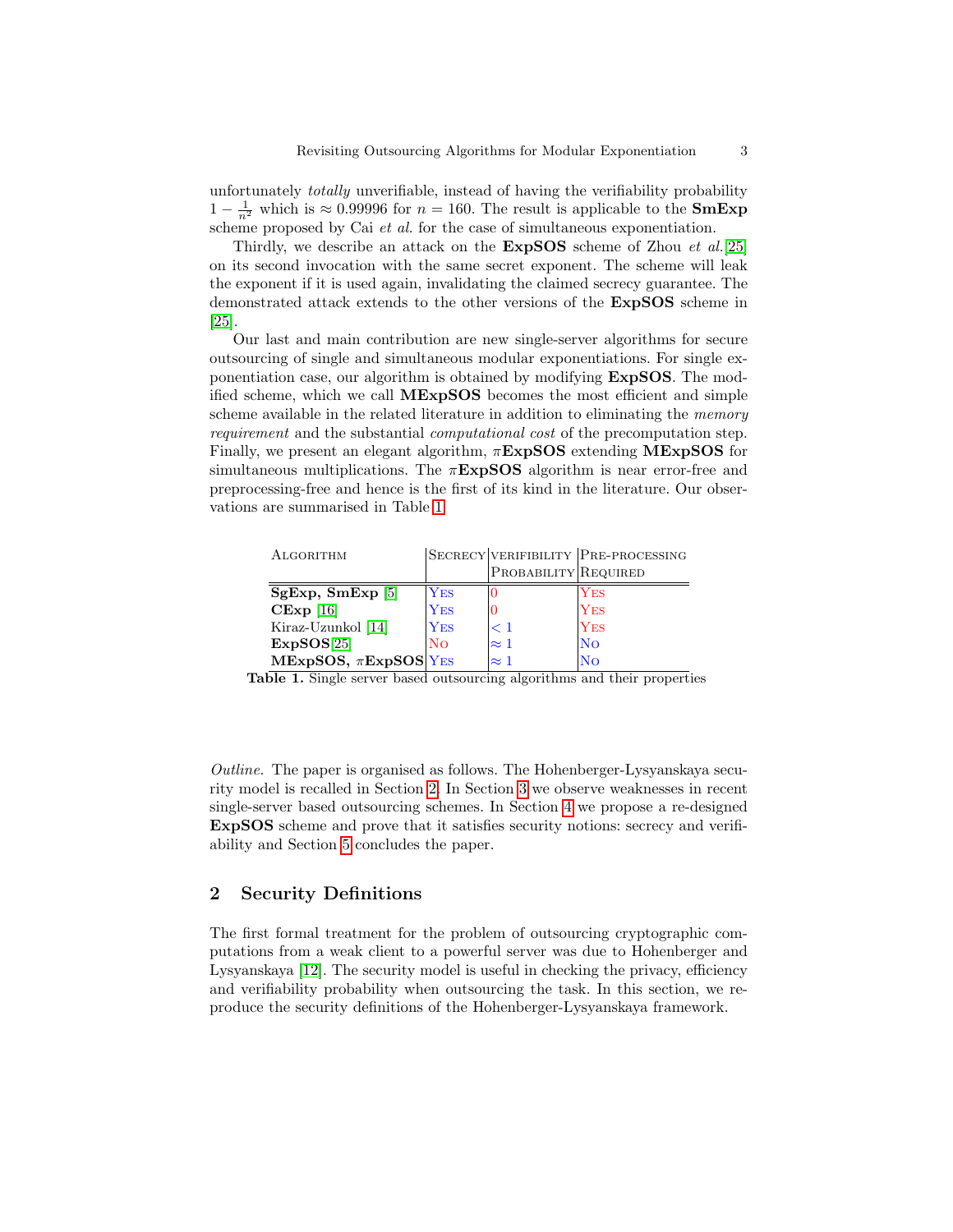ADVERSARIAL BEHAVIOUR. Assume that an algorithm Alg is run by two parties: a computationally weak and trusted party  $\mathcal C$  (i.e., a client) who invokes a computationally powerful and untrusted party  $U$  through oracle queries. An outsource-secure implementation of an algorithm  $\mathsf{Alg} = \mathcal{C}^{\mathcal{U}}$  is specified by  $(\mathcal{C}, \mathcal{U})$ . where  $\mathcal C$  carries out the tasks by invoking  $\mathcal U$ .

Hohenberger and Lysyanskaya modelled adversary  $A = (\mathcal{E}, \mathcal{U}')$  and its behaviour in two parts: (i) the adversarial environment  $\mathcal E$  simulated to send/submit inputs to Alg; (ii) a malicious oracle  $\mathcal{U}'$  simulated to mimic  $\mathcal{U}$ . E and  $\mathcal{U}'$  can establish a direct communication channel only before agreeing on a joint initial strategy after which the only way they can communicate is by passing the messages through a channel re-directed/monitored by  $C$ .

Input/output specifications. The following are the forms of information the algorithm's input/output may have:

Secret information possessed by  $C$ ;

**Protected information** known to both  $\mathcal C$  and  $\mathcal E$  but unknown to  $\mathcal U$ . This protected information is categorized depending upon the honest or adversarial generation of inputs;

Unprotected information known to  $\mathcal{C}, \mathcal{E}$  and  $\mathcal{U}'$ .

Definition 1. (Algorithm with IO-outsource) The outsource algorithm Alg obeys the input/output specification if it accepts five inputs and produces three outputs. The honest entity generates the first three inputs and the last two inputs are generated by the environment  $\mathcal E$ . The first three inputs can be further classified based on the information about them available to the adversary  $A = (\mathcal{E}, \mathcal{U}')$ . The first input is the honest, secret input which is unknown to both  $\mathcal E$  and  $\mathcal U$ . The second input is the honest, protected input which may be known by  $\mathcal{E}$ , but is protected from  $\mathcal{U}'$ . The third input is the honest, unprotected input which may be known by both  $\mathcal E$  and  $\mathcal U'$ . The fourth input is the adversarial, protected input which may be known by  $\mathcal{E}$ , but is protected from  $\mathcal{U}'$ . The fifth input is the adversarial, protected input which may be known by  $\mathcal{E}$ , but is protected from  $\mathcal{U}$ . Similarly, the first, second and third outputs are called secret, protected and unprotected outputs respectively.

## 2.1 Outsource-security definitions

The following are the security requirements an outsource algorithm should satisfy:

– Secrecy. It should be ensured that the malicious environment  $\mathcal E$  should not learn secret inputs and outputs of the algorithm Alg, although there exist a joint initial strategy between  $\mathcal E$  and the oracle  $\mathcal U'$ . In the formal definition, it is assumed that a simulator  $S_1$  exists without having access to the secret inputs and simulates the view of  $\mathcal{E}$ .

<sup>4</sup> Jothi Rangasamy and Lakshmi Kuppusamy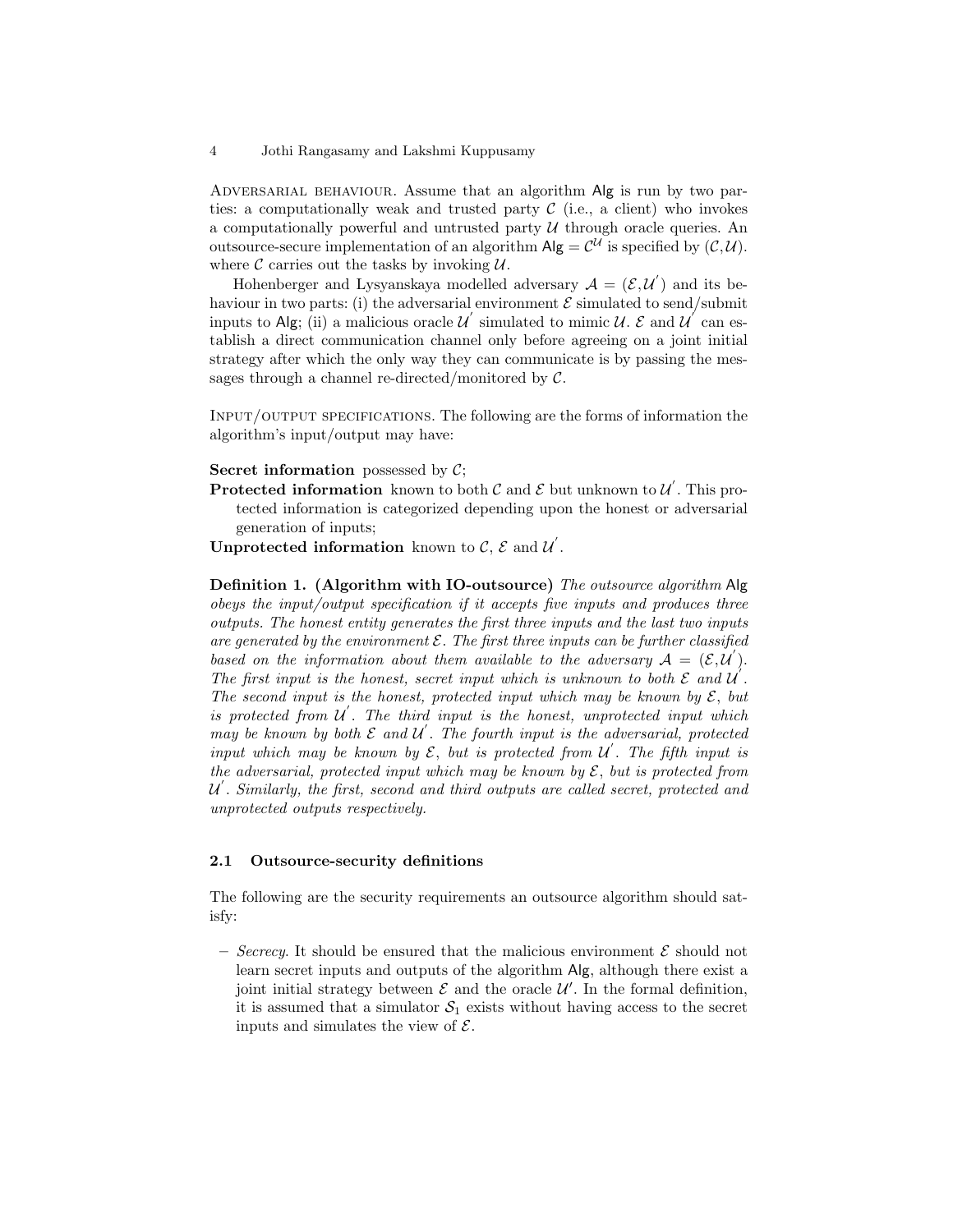– verifiability. The malicious oracle  $\mathcal{U}'$  does not gain any knowledge about the inputs to Alg even when it mimics the behaviour of  $U$  to  $C$ . In the formal definition it is assumed that a simulator  $S_2$  exists without having access to the secret/protected inputs and simulates the view of  $\mathcal{U}'$ .

<span id="page-4-0"></span>The following Definitions [2,](#page-4-0) [3,](#page-5-0) [4](#page-5-1) and [5](#page-6-1) are reproduced from [\[12\]](#page-16-7).

**Definition 2.** (Outsource-security) [\[12\]](#page-16-7) A pair of algorithms  $(C, U)$  is said to be an outsource-secure implementation of an algorithm Alg with IO-outsource if:

# Correctness  $\mathcal{C}^{\mathcal{U}}$  is a correct implementation of Alg.

**Security** For all probabilistic polynomial-time adversaries  $A = (\mathcal{E}, \mathcal{U}')$ , there exist probabilistic expected polynomial-time simulators  $(S_1, S_2)$  such that the following pairs of random variables are computationally indistinguishable.

Pair One (*E* learns nothing): EVIEW<sub>real</sub> ∼ EVIEW<sub>ideal</sub>.

The real process: This process proceeds in rounds. Assume that the honestly generated inputs are chosen by a process I. The view that the adversarial environment obtains by participating in the following process:

$$
\begin{aligned} \text{EVIEW}^i_{real} &= \{\left( istate^i, x^i_{hs}, x^i_{hp}, x^i_{hu}\right) \leftarrow I\left(1^k, istate^{i-1}\right);\\ &\left( estate^i, j^i, x^i_{ap}, x^i_{au}, stop^i\right) \leftarrow \text{E}\left(1^k, \text{EVIEW}^{i-1}_{real}, x^i_{hp}, x^i_{hu}\right);\\ &\left( tstate^i, ustate^i, y^i_s, y^i_p, y^i_u\right) \leftarrow \mathcal{C}^{\mathcal{U}'(ustate^{i-1})}\left( tstate^{i-1}, x^{j^i}_{hs}, x^{j^i}_{hp}, x^j_{hu}, x^i_{ap}, x^i_{au}\right):\\ &\left( estate^i, y^i_p, y^i_u\right)\} \end{aligned}
$$

$$
EVIEW_{real} = EVIEW_{real}^{i}
$$
 if  $stop^{i} = TRUE$ .

In round i, The adversarial environment does not have access to the honest inputs  $(x_{hs}^i, x_{hp}^i, x_{hu}^i)$  that are picked using an honest, stateful process I. The environment based on its view from last round, chooses the value of its estate<sub>i</sub> variable that is used to recall what it did next time it is invoked. Then, among the previously generated honest inputs, the environment chooses a input vector  $(x_{hs}^{j^i}, x_{hp}^{j^i}, x_{hu}^{j^i})$  to give it to  $\mathcal{C}^{\mathcal{U}'}$ . Observe that the environment can specify the index  $j^i$  of the inputs but not the values. The environment also chooses the adversarial protected and unprotected input  $x_{ap}^i$  and  $x_{au}^i$  respectively. It also chooses the boolean variable stop<sup>i</sup> that determines whether round i is the last round in this process.

Then,  $\mathcal{C}^{\mathcal{U}'}$  is run on inputs  $(tstate^{i-1}, x_{hs}^{j^i}, x_{hp}^{j^i}, x_{hu}^{j^i}, x_{ap}^i, x_{au}^i)$  where  $tstate^{i-1}$ is  $\mathcal{C}'$  is previously saved state. The algorithm produces a new state tstate<sup>i</sup> for C along with the secret  $y_s^i$ , protected  $y_p^i$  and unprotected  $y_u^i$  outputs. The oracle U' is given ustate<sup>*i*-1</sup> as input and the current state in saved in ustate<sup>*i*</sup>. The view of the real process in round i consists of estate<sup>*i*</sup>, and the values  $y_p^i$ and  $y_u^i$ . The overall view of the environment in the real process is just its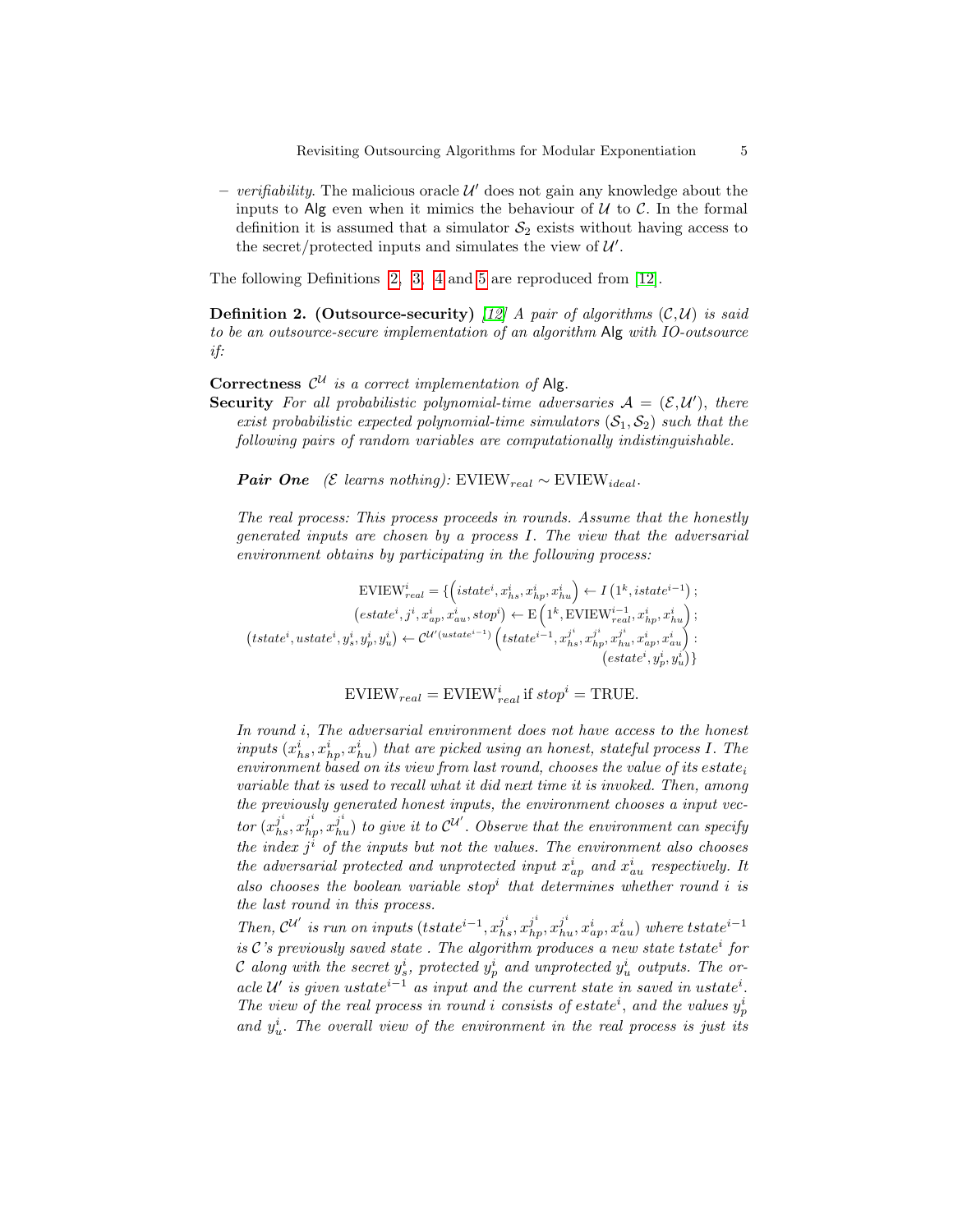view in the last round.

The ideal process:

$$
\begin{split} \text{EVIEW}^{i}_{ideal} &= \{ \left( istate^{i}, x^{i}_{hs}, x^{i}_{hp}, x^{i}_{hu} \right) \leftarrow I\left( 1^{k}, istate^{i-1} \right) ; \\ & \left( estate^{i}, j^{i}, x^{i}_{ap}, x^{i}_{au}, stop^{i} \right) \leftarrow \text{E}\left( 1^{k}, \text{EVIEW}^{i-1}_{ideal}, x^{i}_{hp}, x^{i}_{hu} \right) ; \\ & \left( astate^{i}, y^{i}_{s}, y^{i}_{p}, y^{i}_{u} \right) \leftarrow \text{Alg}\left( astate^{i-1}, x^{j^{i}}_{hs}, x^{j^{i}}_{hp}, x^{i}_{hu}, x^{i}_{ap}, x^{i}_{au} \right) ; \\ & \left( sstate^{i}, ustate^{i}, Y^{i}_{p}, Y^{i}_{u}, replace^{i}) \leftarrow \mathcal{S}^{l^{\prime}(ustate^{i-1})}_{1} \left( sstate^{i-1}, x^{j^{i}}_{hp}, x^{j^{i}}_{hu}, x^{i}_{ap}, x^{i}_{au}, y^{i}_{p}, y^{i}_{u} \right) ; \\ & \left( z^{i}_{p}, z^{i}_{u} \right) = replace^{i}\left( Y^{i}_{p}, Y^{i}_{u} \right) + \left( 1 - replace^{i} \right) \left( y^{i}_{p}, y^{i}_{u} \right) : \\ & \left( estate^{i}, z^{i}_{p}, z^{i}_{u} \right) \right) \end{split}
$$

$$
EVIEW_{ideal} = EVIEW_{ideal}^{i} \text{ if } stop^{i} = TRUE.
$$

This process also proceeds in rounds. The secret input  $x_{hs}^i$  is hidden from the stateful simulator  $S_1$ . But, the non-secret inputs produced by the algorithm that is run on all inputs of round i is given to  $S_1$ . Now,  $S_1$  decides whether to output the values  $(y_p^i, y_u^i)$  generated by the algorithm Alg or replace them with some other values  $(Y_p^i, Y_u^i)$ . This replacement is captured using the indicator variable replace<sup>*i*</sup>  $\in \{0, 1\}$ . The simulator is allowed to query the oracle U <sup>0</sup> which saves its state as in the real experiment.

**Pair two** (U' learns nothing): UVIEW<sub>real</sub> ~ UVIEW<sub>ideal</sub>.

The view that the untrusted entity  $U'$  obtains by participating in the real process is described in pair one. UVIEW<sub>real</sub> =  $ustate<sup>i</sup>$  if stop<sup>i</sup> = TRUE. The ideal process:

$$
\begin{aligned} \text{UVIEW}_{ideal}^{i} &= \{ \left( istate^{i}, x_{hs}^{i}, x_{hp}^{i}, x_{hu}^{i} \right) \leftarrow I\left( 1^{k}, istate^{i-1} \right) ; \\ (estate^{i}, j^{i}, x_{ap}^{i}, x_{au}^{i}, stop^{i}) \leftarrow \text{E}\left( 1^{k}, estate^{i-1}, x_{hp}^{i}, x_{hu}^{i}, y_{p}^{i-1}, y_{u}^{i-1} \right) ; \\ (astate^{i}, y_{s}^{i}, y_{p}^{i}, y_{u}^{i}) \leftarrow \text{Alg}\left( astate^{i-1}, x_{hs}^{j^{i}}, x_{hp}^{j^{i}}, x_{hu}^{i}, x_{ap}^{i}, x_{au}^{i} \right) ; \\ (sstate^{i}, ustate^{i}) \leftarrow S_{2}^{U'(ustate^{i-1})}\left( sstate^{i-1}, x_{hu}^{j^{i}}, x_{au}^{i} \right) ; \\ (ustate^{i}) \} \end{aligned}
$$

UVIEW<sub>ideal</sub> = UVIEW<sup>*i*</sup><sub>ideal</sub> if 
$$
stop^i
$$
 = TRUE.

In the ideal process, the stateful simulator  $S_2$  is given with only the unprotected inputs  $(x_{hu}^i, x_{au}^i)$ , queries  $\mathcal{U}'$ . As before,  $\mathcal{U}'$  may maintain state.

<span id="page-5-0"></span>Definition 3. ( $\alpha$ –efficient, secure outsourcing)[\[12\]](#page-16-7) A pair of algorithms  $(C, U)$  is said to be an  $\alpha$ -efficient implementation of an algorithm Alg if  $(C, U)$ is an outsource secure implementation of algorithm Alg and for all inputs x, the running time of C is  $\leq$  an  $\alpha$  – multiplicative factor of the running time of Alg(x)

<span id="page-5-1"></span>Definition 4. ( $\beta$ -verifiable, secure outsourcing) [\[12\]](#page-16-7) A pair of algorithms  $(C, U)$  is a β-verifiable implementation of an algorithm Alg if  $(C, U)$  is an outsource secure implementation of algorithm Alg and for all inputs  $x$ , if  $\mathcal{U}'$  deviates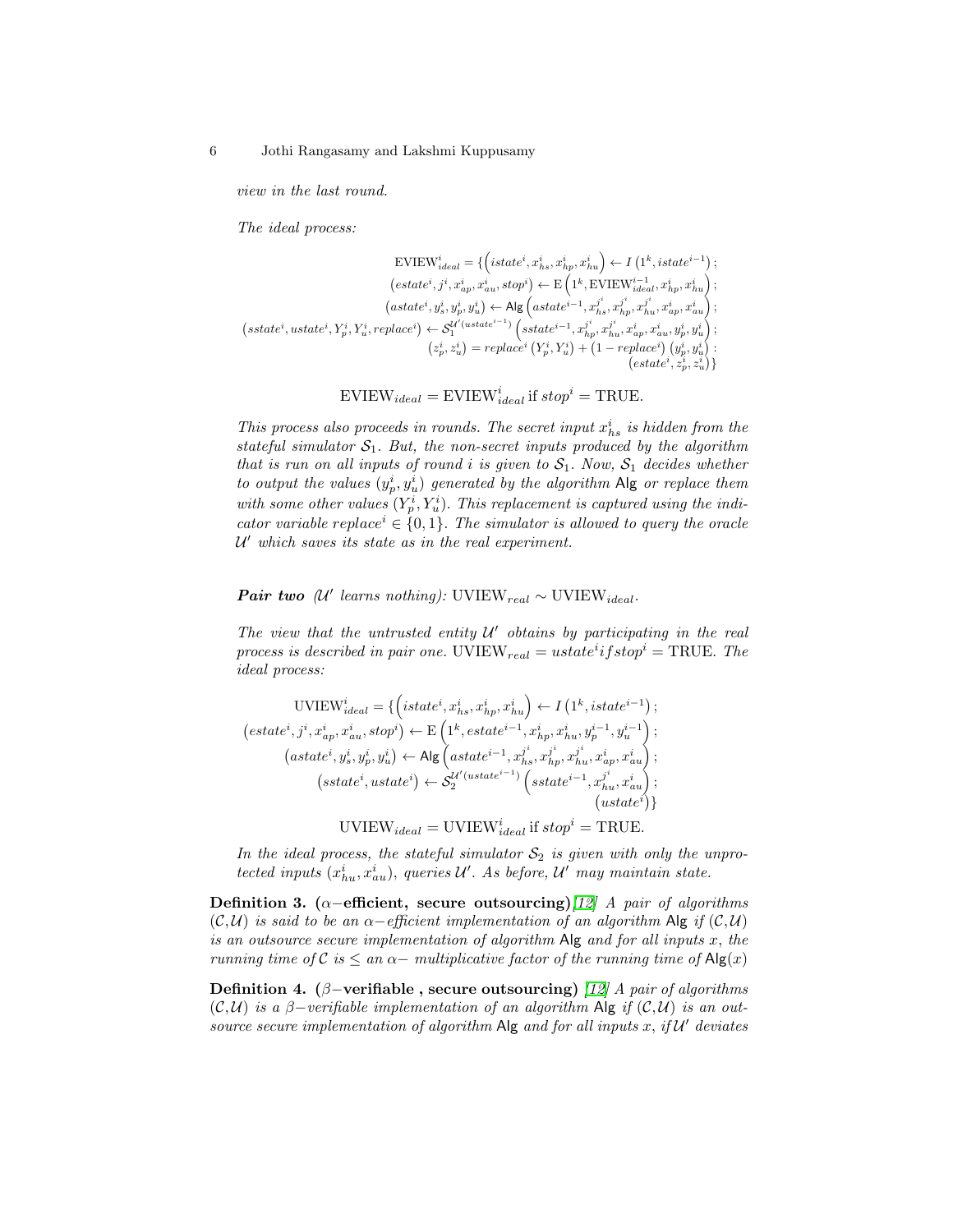from its advertised functionality during the execution of  $\mathcal{C}^{\mathcal{U}'}(x)$ , C will detect the error with probability  $\geq \beta$ 

<span id="page-6-1"></span>Definition 5.  $((\alpha, \beta)$ −outsource-security) [\[12\]](#page-16-7)A pair of algorithms (C,U) is said to be an  $(\alpha, \beta)$ −outsource-secure implementation of an algorithm Alg if they are both  $\alpha$ -efficient and  $\beta$ -checkable.

# <span id="page-6-0"></span>3 On Recent Single-server Outsourcing Schemes

This section presents security issues with three single-server algorithms proposed in 2017; They are 1) Li et al. scheme  $(CExp)$ , 2) Cai et al. scheme  $(SgExp)$ and 3) Zhou et al. scheme (ExpSOS).

## 3.1 Li et al. Scheme (CExp) and Its Weakness

First, we present Li et al. scheme briefly and then show its security weakness of not achieving full verifiability as claimed by the authors.

**CExp Algorithm** We use the same notations followed by Li  $et$  al. [\[16\]](#page-17-6) to describe their outsourcing algorithm. Let  $N = pq$  for two large primes p and q. Let  $\mathsf{CExp}$  be an algorithm which outputs  $u^d \bmod N$  upon accepting  $u \in \mathbb{Z}_N^*$ and  $d \in \mathbb{Z}_{\phi(N)}^{*}$  as inputs. The assumption is that the inputs u and d are secret or (honest/adversarial) protected. Hence the inputs need to be computationally blinded (masked) by the delegator  $\mathcal C$  before passing them to the untrusted server U.

Masking the Inputs. To mask the inputs, the algorithm CExp uses preprocessing technique RandN for efficient generation of pairs of the form  $(x, x<sup>e</sup> \mod$ N) for a fixed e. (For more details about the description, analysis and efficiency of these pre-processing techniques, please refer to [\[4,](#page-16-12) Section 2] and [\[20\]](#page-17-8).)

The client C runs RandN to generate four pairs  $(g_1, g_1^e), (g_2, g_2^e), (g_3, g_3^e),$  $(g_4, g_4^e)$ . Let  $v_1 = g_1^e \bmod N$ ,  $w_1 = g_2^e \bmod N$ ,  $v_2 = g_3^e \bmod N$ , and  $w_2 =$  $g_4^e$  mod N. To logically split base u and exponent d into random looking pieces, the first logical divisions are done as follows:

$$
u^{d} = v_{1}c_{1}^{r_{1}}w_{1}w^{\ell_{1}}(w^{k_{1}}g_{2})^{t_{1}}, \qquad (1)
$$

where  $c_1 = g_1/g_2, r_1 = d - e, w = u/g_1, t_1 = r_1 - e$  and  $d = \ell_1 + k_1t_1$ . For second logical divisions, C computes an integer a such that  $ad \equiv 1 \mod \phi(N)$ . Then C computes  $r^a$  mod N for a randomly chosen  $r \in \{2, 10\}$  and sets  $u' = u \cdot r^a.$ 

$$
(u')d = v2c2r1w2(w')l1((w')k1g4)t1,
$$
\n(2)

where  $c_2 = g_3/g_4, r_1 = d - e, w' = u'/g_3, t_1 = r_1 - e$  and  $d = \ell_1 + k_1t_1$ . It is recommended to choose the random blinding factor  $t_1$  such that  $t_1 \geq 2^{\lambda}$ , where  $\lambda$  being the security parameter should be at least 64 bits long.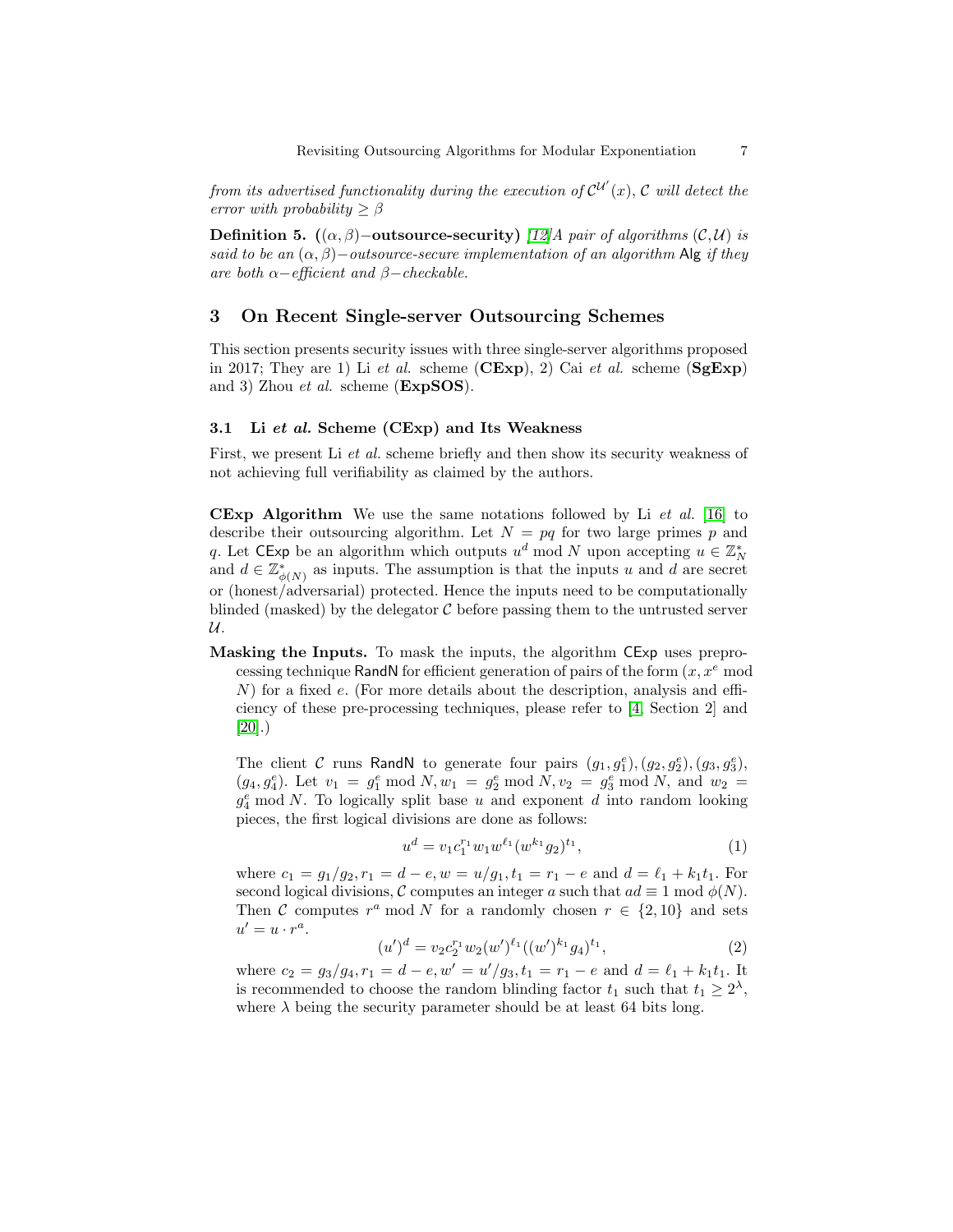Queries to  $U$ . C queries  $U$  in random order as follows:

1.  $(r_1, c_1) \rightarrow c_1^{r_1};$ 2.  $(r_1, c_2) \rightarrow c_2^{r_1};$ 3.  $(\ell_1, w) \to w^{\ell_1};$ 4.  $(k_1, w) \to w^{k_1};$ 5.  $(\ell_1, w') \to (w')^{\ell_1};$ 6.  $(k_1, w') \to (w')^{k_1}$ .

Verifying the correctness of  $\mathcal{U}$ 's outputs. The client  $\mathcal{C}$  checks whether

$$
r(v_1c_1^{r_1}w_1w^{\ell_1}(w^{k_1}g_2)^{t_1}) \stackrel{?}{=} v_2c_2^{r_1}w_2(w')^{\ell_1}((w')^{k_1}g_4)^{t_1}
$$
 (3)

Recovering  $u^d$  mod N. If the above check passes, C computes the result as

$$
u^{d} = v_{1}c_{1}^{r_{1}}w_{1}w^{\ell_{1}}(w^{k_{1}}g_{2})^{t_{1}}.
$$
\n
$$
(4)
$$

Otherwise  $\mathcal C$  outputs error message.

Attack on CExp Algorithm Li et al. claim that their algorithm CExp is 1-verifiable; that is, it allows the client  $\mathcal C$  to verify the outputs returned by  $\mathcal U$ with probability 1. We show that with a minimal effort,  $U$  can cheat  $C$  with the malformed outputs and hence CExp offers unfortunately 0-verifiability.

The attacker's strategy is to identify and segregate just 2 out of 6 queries for which the exponent is same. For instance, let U choose  $(r_1, c_1)$  and  $(r_1, c_2)$ . Note that this separation is easier since each base value  $c_i$  is distinct and does not appear twice. Now the malicious  $U$  manipulates the outputs corresponding to these two queries only by multiplying them with a random  $\delta \in \{1, N\}$  and proceeds as follows.

1.  $(r_1, c_1) \to \delta c_1^{r_1};$ 2.  $(r_1, c_2) \to \delta c_2^{r_1};$ 3.  $(\ell_1, w) \to w^{\ell_1};$ 4.  $(k_1, w) \to w^{k_1}$ ; 5.  $(\ell_1, w') \to (w')^{\ell_1};$ 6.  $(k_1, w') \to (w')^{k_1}$ .

After receiving the outputs,  $\mathcal C$  checks if

$$
r\left(v_1\delta c_1^{r_1}w_1w^{\ell_1}(w^{k_1}g_2)^{t_1}\right)\stackrel{?}{=}v_2\delta c_2^{r_1}w_2(w')^{\ell_1}((w')^{k_1}g_4)^{t_1}.
$$

Or equivalently,  $r\delta u^d \stackrel{?}{=} \delta (u')^d$ .

Since the check has been passed,  $\mathcal C$  finally computes the unintended output:

$$
u^{d} = v_1 \delta c_1^{r_1} w_1 w^{\ell_1} (w^{k_1} g_2)^{t_1}.
$$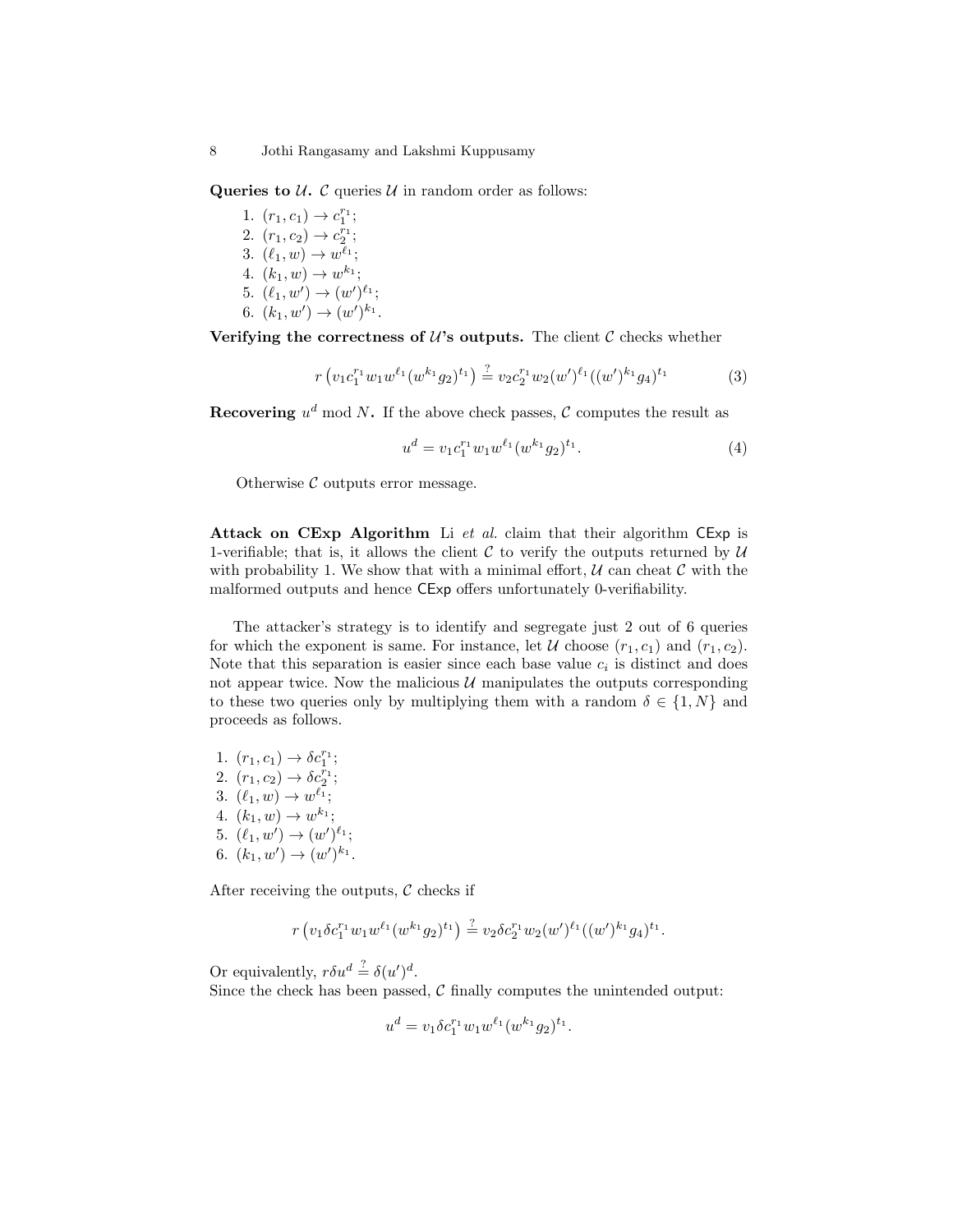## 3.2 Cai et al. Scheme (SgExp) and Its Weakness

For the single untrusted server model, Cai *et al.* [\[5\]](#page-16-11) proposed two algorithms to securely outsource single and simultaneous modular exponentiations with verifiability probability being close to 1. We show in this section that both their variants fail to detect wrong values output by the malicious server.

 $SgExp$  Algorithm We use the same notations followed by Cai *et al.* to describe their outsourcing algorithm SgExp.

Masking the Inputs. To mask the inputs, the algorithm SgExp used the preprocessing techniques BPV<sup>+</sup> or SMBL to generate four pairs  $(\alpha, g^{\alpha})$ ,  $(\beta, g^{\beta})$ ,  $(\epsilon, g^{\epsilon}),(\theta, g^{\theta})$  denoted by A, B, C and D respectively. Let  $w = u/A \mod p$ and  $v = u/C \mod p$ . Then C represents u in the following two ways:  $-u^a = (Aw)^a = g^{a\alpha}w^a = g^{\beta}g^{\gamma}w^a \mod p$ , where  $\gamma = (a\alpha - \beta) \mod q$ ;  $-u^a = (Cv)^a = g^{a\epsilon}v^a = g^{\theta}g^{\tau}v^a \mod p$ , where  $\tau = (a\epsilon - \theta) \mod q$ . To implicitly mask a in  $w^a$  and  $v^a$ , C randomly chooses i, j such that  $2^i \neq$  $2^j < a$  and computes  $- a_1 = a - 2^i$  $- a_2 = a - 2^j$ . Queries to U. C runs BPV<sup>+</sup> or SMBL to generate 8 pairs  $(t_1, g^{t_1})$ ,  $(t_2, g^{t_2})$  and

 $(s_1, g^{s_1}), (s_2, g^{s_2}) \cdots (s_6, g^{s_6})$ . Then C query U in random order after choosing  $m_1, \cdots m_{i-1}, m_{i+1}, \cdots m_{j-1}, m_{j+1}, \cdots m_n$  as follows:  $(g^{t_1}, \gamma/t_1, p) \rightarrow g^{\gamma};$  $- (wg^{s_1}, a_1, p) \rightarrow R_{11} = w^{a_1}g^{s_1a_1}$ ;  $(g^{s_3}, \frac{s_1a_1-s_2}{s_3}, p)$  →  $R_{12} = g^{s_1a_1-s_2}$ ;  $- (g^{t_2}, \tau/\tilde{t_2}, p) \to g^{\tau};$  $- (vg^{s_4}, a_2, p) \rightarrow R_{21} = v^{a_2} g^{s_4 a_2}$ ;  $(g^{s_6}, \frac{s_4a_2-s_5}{s_6}, p)$  →  $R_{22} = g^{s_4a_2-s_5}$ ;  $(m_1, 2) \rightarrow m[1] = m_1^2;$  $- (m_2, 2^2) \rightarrow m[2] = m_2^4;$  $- \cdot \cdot \cdot$  $- (w, 2^i) \rightarrow m[i] = w^{2^i};$  $\cdots$  $- (v^{-1}, 2^j) \rightarrow m[j] = v^{-2^j};$  $- \cdot \cdot \cdot$  $- (m_n, 2^n) \to m[n] = m_n^{2^n};$ 

Verifying the correctness of  $\mathcal{U}$ 's outputs. The client  $\mathcal{C}$  computes

$$
w^{a_1} = R_{11}(R_{12}g^{s_2})^{-1}
$$
  

$$
v^{a_2} = R_{21}(R_{22}g^{s_5})^{-1}
$$

and checks whether

$$
Bg^{\gamma}w^{a_1}m[i]m[j] \mod p \stackrel{?}{\equiv} Dg^{\tau}v^{a_2} \mod p \tag{5}
$$

Recovering  $u^a$ . If the above check passes,  $\mathcal C$  computes

$$
u^a \equiv Bg^{\gamma}w^{a_1}m[i] \mod p.
$$

Otherwise  $\mathcal C$  outputs the error symbol  $\bot$ .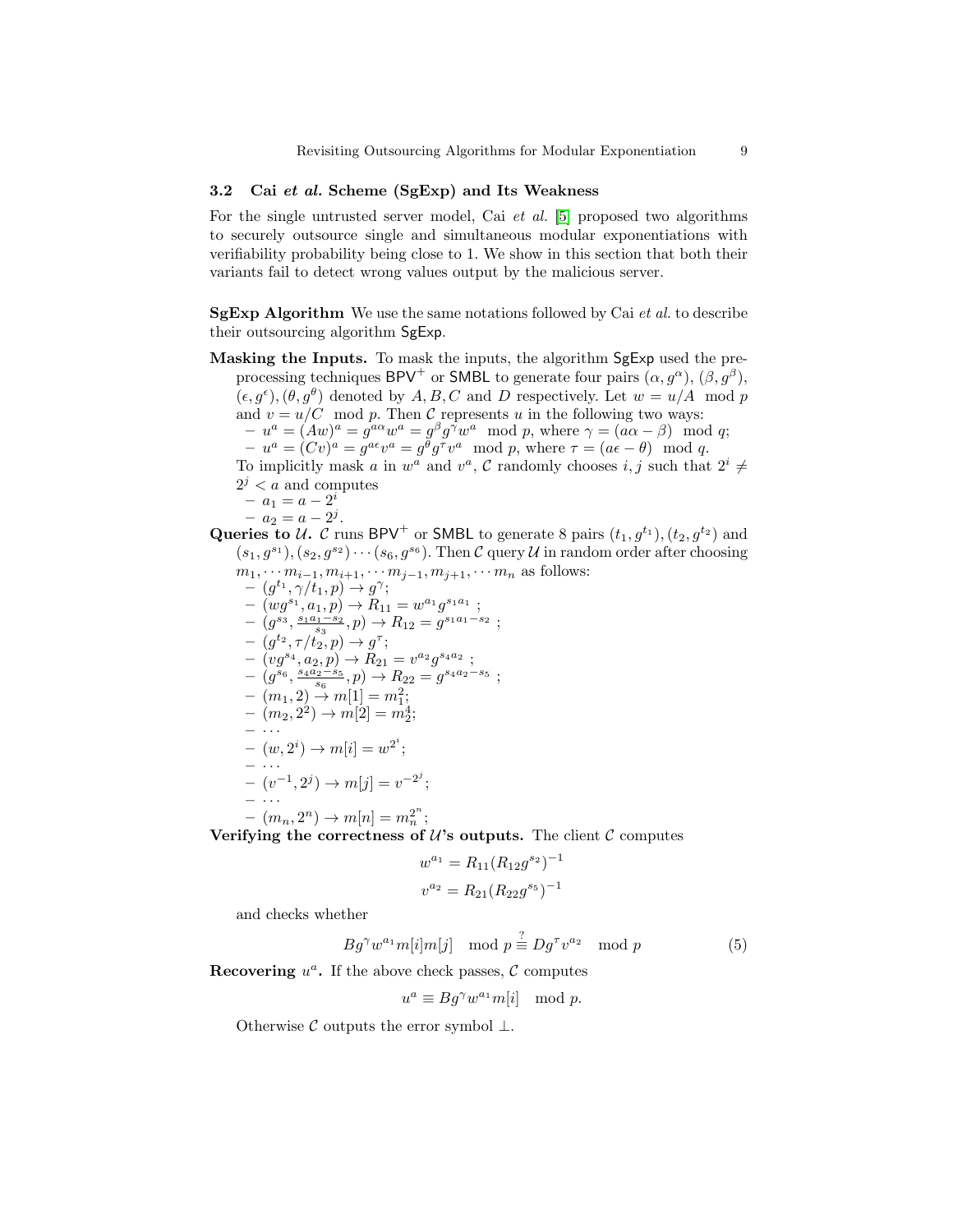Attack on SgExp Algorithm Cai et al. claim that their algorithm SgExp preserves secrecy and the client  $\mathcal C$  can verify the outputs returned by  $\mathcal U$  with probability  $1 - 1/n^2$ . We show that even a minimal effort from U could lead to cheating the client  $C$  with the malformed outputs and hence  $SgExp$  is unfortunately 0-verifiable.

The attacker's strategy is to identify and segregate n out of  $n + 6$  queries for which the first argument is a power of 2. Then the attacker forms two bins; to fill *n* number of queries of the form  $2<sup>i</sup>$  in one bin and the remaining 6 queries in the other bin. Note that this kind of separation of  $n + 6$  queries is possible as exponent is a power of 2 in  $n$  queries. After segregation of  $n$  queries, the adversary manipulates the outputs of remaining 6 queries only by multiplying them with a random  $\delta \in \mathbb{G}$  and proceeds as follows.

$$
- (g^{t_1}, \gamma/t_1, p) \rightarrow \delta g^{\gamma};
$$
  
\n
$$
- (wg^{s_1}, a_1, p) \rightarrow R_{11} = \delta w^{a_1} g^{s_1 a_1};
$$
  
\n
$$
- (g^{s_3}, \frac{s_1 a_1 - s_2}{s_3}, p) \rightarrow R_{12} = \delta g^{s_1 a_1 - s_2};
$$
  
\n
$$
- (g^{t_2}, \tau/t_2, p) \rightarrow \delta g^{\tau};
$$
  
\n
$$
- (vg^{s_4}, a_2, p) \rightarrow R_{21} = \delta v^{a_2} g^{s_4 a_2};
$$
  
\n
$$
- (g^{s_6}, \frac{s_4 a_2 - s_5}{s_6}, p) \rightarrow R_{22} = \delta g^{s_4 a_2 - s_5};
$$
  
\n
$$
- (m_1, 2) \rightarrow m[1] = m_1^2;
$$
  
\n
$$
- (m_2, 2^2) \rightarrow m[2] = m_2^4;
$$
  
\n
$$
- \cdots
$$
  
\n
$$
- (w, 2^i) \rightarrow m[j] = w^{2^i};
$$
  
\n
$$
- (v^{-1}, 2^j) \rightarrow m[n] = v^{2^n};
$$
  
\n
$$
- (m_n, 2^n) \rightarrow m[n] = m_n^{2^n};
$$

After receiving the outputs,  $\mathcal C$  computes

$$
w^{a_1} = \delta R_{11} (\delta R_{12} g^{s_2})^{-1} = R_{11} (R_{12} g^{s_2})^{-1}
$$
  

$$
v^{a_2} = \delta R_{21} (\delta R_{22} g^{s_5})^{-1} = R_{21} (R_{22} g^{s_5})^{-1}
$$

and checks

$$
B\delta g^{\gamma}w^{a_1}m[i]m[j] \mod p \stackrel{?}{=} D\delta g^{\tau}v^{a_2} \mod p. \tag{6}
$$

Since the check has been passed,  $C$  finally computes the undesired output:

$$
u^{a} = B\delta g^{\gamma} \delta w^{a_{1}} m[i] \mod p \neq Bg^{\gamma} w^{a_{1}} m[i] \mod p.
$$

#### 3.3 Zhou et al. Scheme (ExpSOS) and Its Weakness

Zhou et al.[\[25\]](#page-17-7) proposed several algorithms for outsourcing variable-exponent variable-base modular exponentiation using only a single untrusted server. In this section, we consider only the most generic algorithm, namely ExpSOS under malicious model [\[25,](#page-17-7) Section IV]. However our observations here are also applicable to other versions in the paper [\[25\]](#page-17-7).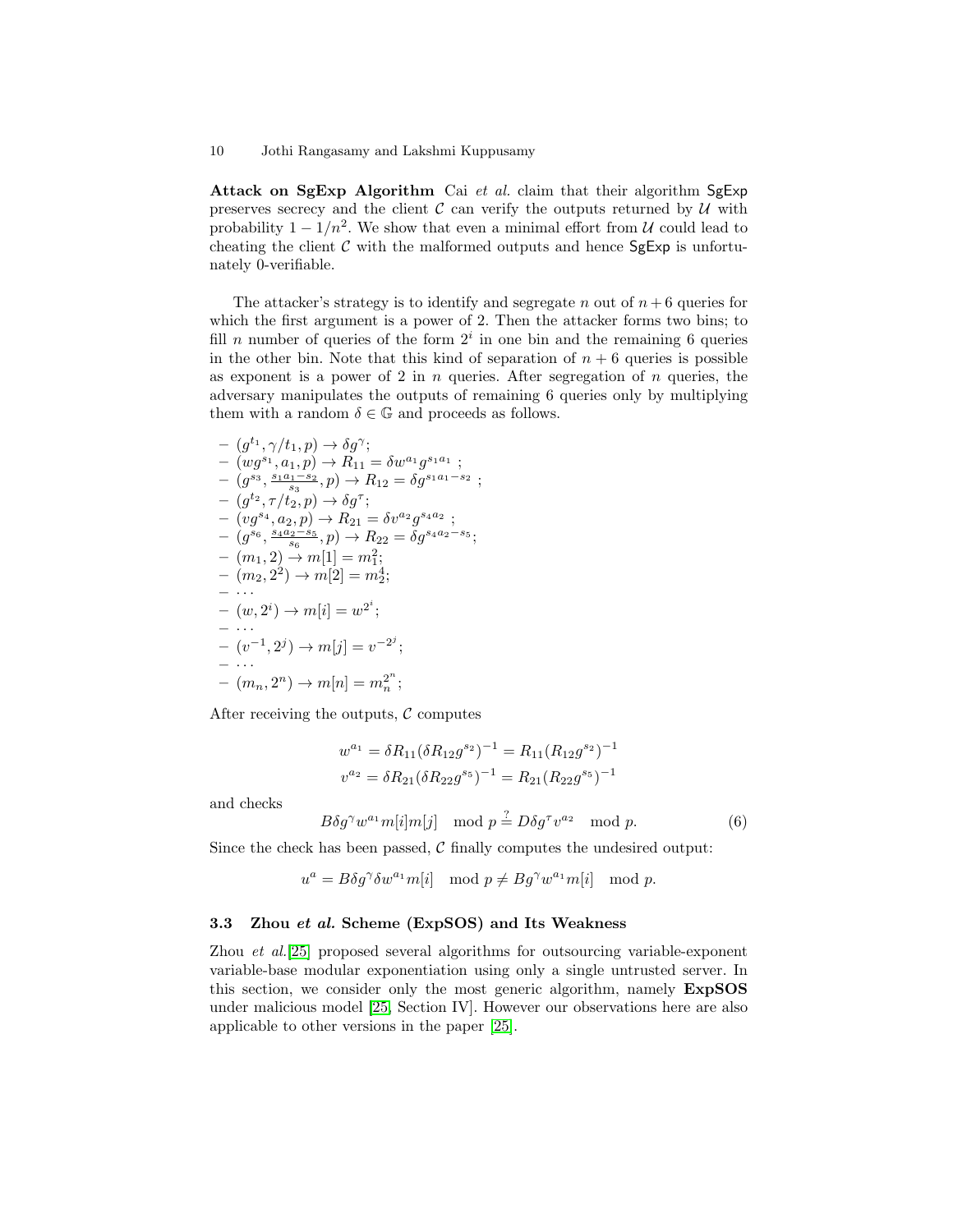ExpSOS Algorithm Let N be either a prime number or an RSA modulus and  $u, a \in \mathbb{Z}_N$ . The aim of the client C is to compute  $u^a$  mod N keeping the variable values  $u, a$  and  $u^a$  secret. The client runs the oracle  $\mathcal U$  whose task is to return  $i^j$  mod k on input  $(i, j, k)$ . In order to maintain the secrecy of u and a they are computationally masked before being given as input to  $U$ .

- **Masking the Inputs.** To mask the inputs, the client  $\mathcal{C}$  generates a large prime p and calculates  $L = pN$  keeping N and p secret from the server U. By choosing the random integers  $k_1, k_2, t_1, t_2, r$  such that  $t_1, t_2 \leq b$ , (where b is a security parameter)  $\mathcal C$  calculates the following:
	- 1.  $A_1 = a + k_1 \phi(N)$
	- 2.  $A_2 = t_1 a + t_2 + k_2 \phi(N)$
	- 3.  $U = u + rN \mod L$ .

Queries to  $U$ . C queries  $U$  in random order as follows:

- 1.  $(U, A_1, L) \to R_1$
- 2.  $(U, A_2, L) \to R_2$ .

Verifying the correctness of  $\mathcal{U}'$ s outputs. The client  $\mathcal{C}$  checks whether

$$
R_1^{t_1} \cdot u^{t_2} \stackrel{?}{\equiv} R_2 \mod N. \tag{7}
$$

Recovering  $u^a$ . If the above check passes,  $\mathcal C$  computes

$$
u^a \equiv R_1 \mod N. \tag{8}
$$

Otherwise  $\mathcal C$  outputs error message.

<span id="page-10-0"></span>Attack on ExpSOS Algorithm The first generic algorithm for outsourcing variable-exponent variable-base modular exponentiation using only a single untrusted server was due to Wang et al. [\[23\]](#page-17-5). In [\[7\]](#page-16-9) Chevalier et al. presented a lattice-based attack on Wang et al.'s scheme recovering the secret exponent when it appears again in another invocation. In this section, we follow the approach of Chevalier et al. and describe a similar attack on ExpSOS when the same secret exponent is used in two or more runs. In fact we will show that an exponent in ExpSOS can be recovered in polynomial time when two exponentiations having the same exponent are outsourced to the server  $U$ . The assumed scenario is evident from the first application proposed in [\[25,](#page-17-7) Section VI.A] to securely offload Inner Product Encryption for Biometric Authentication [\[13\]](#page-16-13).

The considered attack scenario is the following: The client wants to compute  $u^a \mod N$  first and  $(u')^a \mod N$  later. Let  $(U, A_1, A_2)$  and  $(U', A'_1, A'_2)$  be the queries to  $U$  corresponding to two exponentiations such that

$$
A_1 = a + k_1 \phi(N); A_2 = t_1 a + t_2 + k_2 \phi(N)
$$

and

$$
A'_1 = a + k_3 \phi(N); A'_2 = t_3 a + t_4 + k_4 \phi(N).
$$

Now, subtracting the first exponents in two exponentiations gives  $A_1 - A'_1 =$  $(k_1-k_3)\phi(N)$ . Thus, given a multiple of  $\phi(N)$ , U can recover the secret exponent a in polynomial time using the well-known Miller's algorithm. (Miller in [\[19\]](#page-17-9) showed that factoring of n is possible given any multiple of  $\phi(n)$ .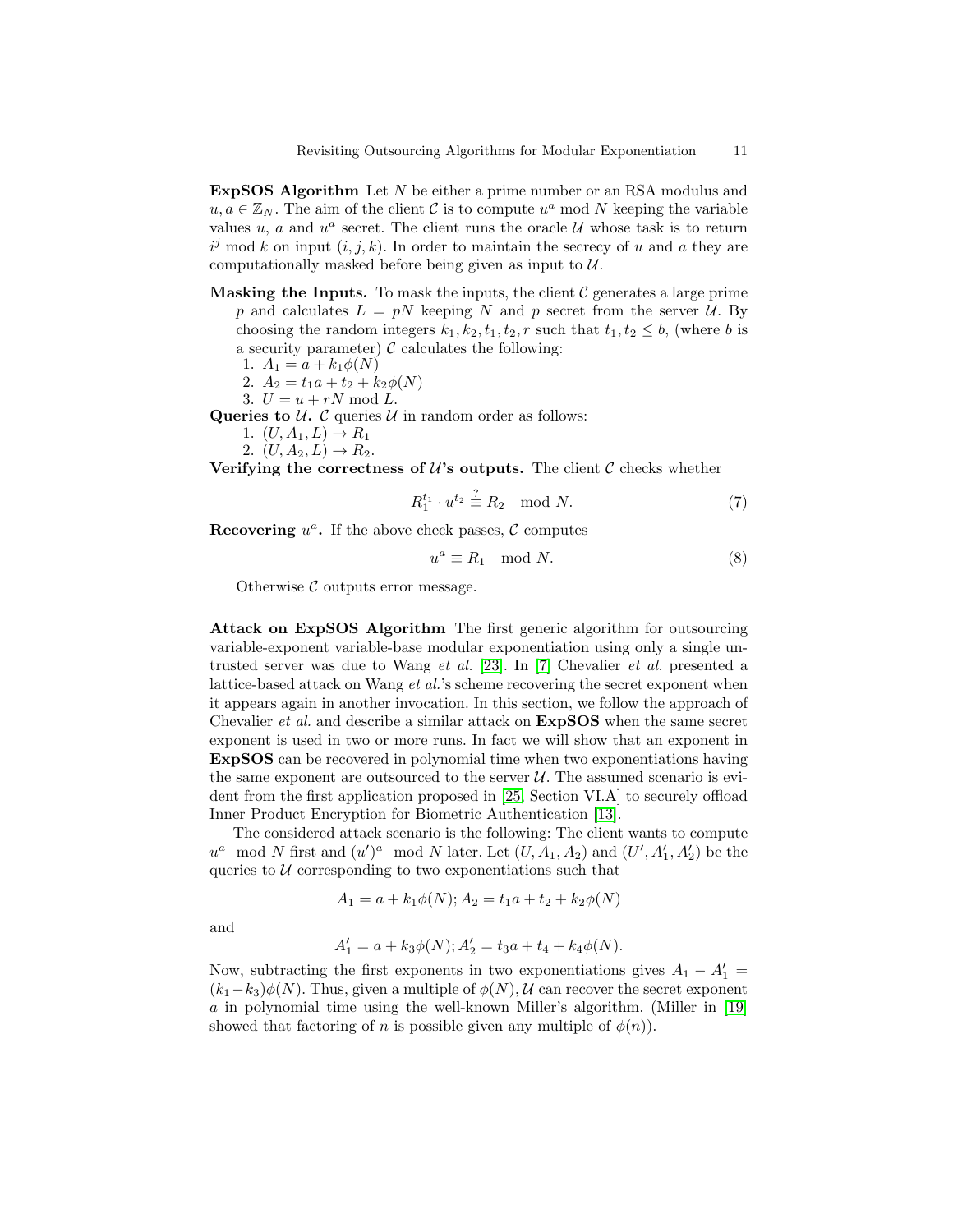Remark 1. The above attack breaks the secrecy of other versions of **ExpSOS** in [\[25\]](#page-17-7). In fact it is applicable even for ExpSOS under honest-but-curious server model in [\[25,](#page-17-7) Section III.C]. The malicious server could act benignly in computing the required values but can learn silently any reused secret exponent. In the next section we attempt to thwart this attack under malicious server model since there is no efficiency gain to consider having the semi-honest server.

# <span id="page-11-0"></span>4 Our Algorithms for Single and Simultaneous Exponentiations

We first present the algorithm for single exponentiation by revising the ExpSOS algorithm and then extend the resulting algorithm for simultaneous exponentiations.

## 4.1 Improved ExpSOS Scheme for Single Exponentiation

In this section we present an improved ExpSOS algorithm which resists attack described in Section [3.3.](#page-10-0) We use the same notations from Section [3.3](#page-10-0) used to describe the ExpSOS algorithm.

**The MExpSOS Algorithm** Let  $N$  be either a prime number or an RSA modulus and  $u, a \in \mathbb{Z}_N$ . The aim of the client C is to compute  $u^a$  mod N keeping the variable values  $u, a$  and  $u^a$  secret.

**Masking the Inputs.** To mask the inputs, the client  $\mathcal{C}$  generates a large prime p and calculates  $L = pN$  to keep N and p secret from the server U. Select a random r such that  $N' = rN$  is fixed for all invocations. By choosing the random integers  $k_1, k_2, t_1, t_2$  such that  $t_1, t_2 \leq b$  (where b is a security parameter),  $\mathcal C$  calculates the following:

$$
1. \, a_1 = a - t_1
$$

- 2.  $A_1 = a_1 + k_1 \phi(N)$
- 3.  $A_2 = t_2 a + k_2 \phi(N)$
- 4.  $U = u + N' \mod L$

Queries to  $U$ . C queries  $U$  in random order as follows:

- 1.  $(U, A_1, L) \to R_1$
- 2.  $(U, A_2, L) \to R_2$

Verifying the correctness of  $\mathcal{U}$ 's outputs. The client  $\mathcal{C}$  checks whether

$$
(R_1 u^{t_1})^{t_2} \mod N \stackrel{?}{=} R_2 \mod N \tag{9}
$$

Recovering  $u^a$ . If the above check passes,  $\mathcal C$  computes

$$
u^a = R_1 u^{t_1} \mod N \tag{10}
$$

Otherwise  $\mathcal C$  outputs error message.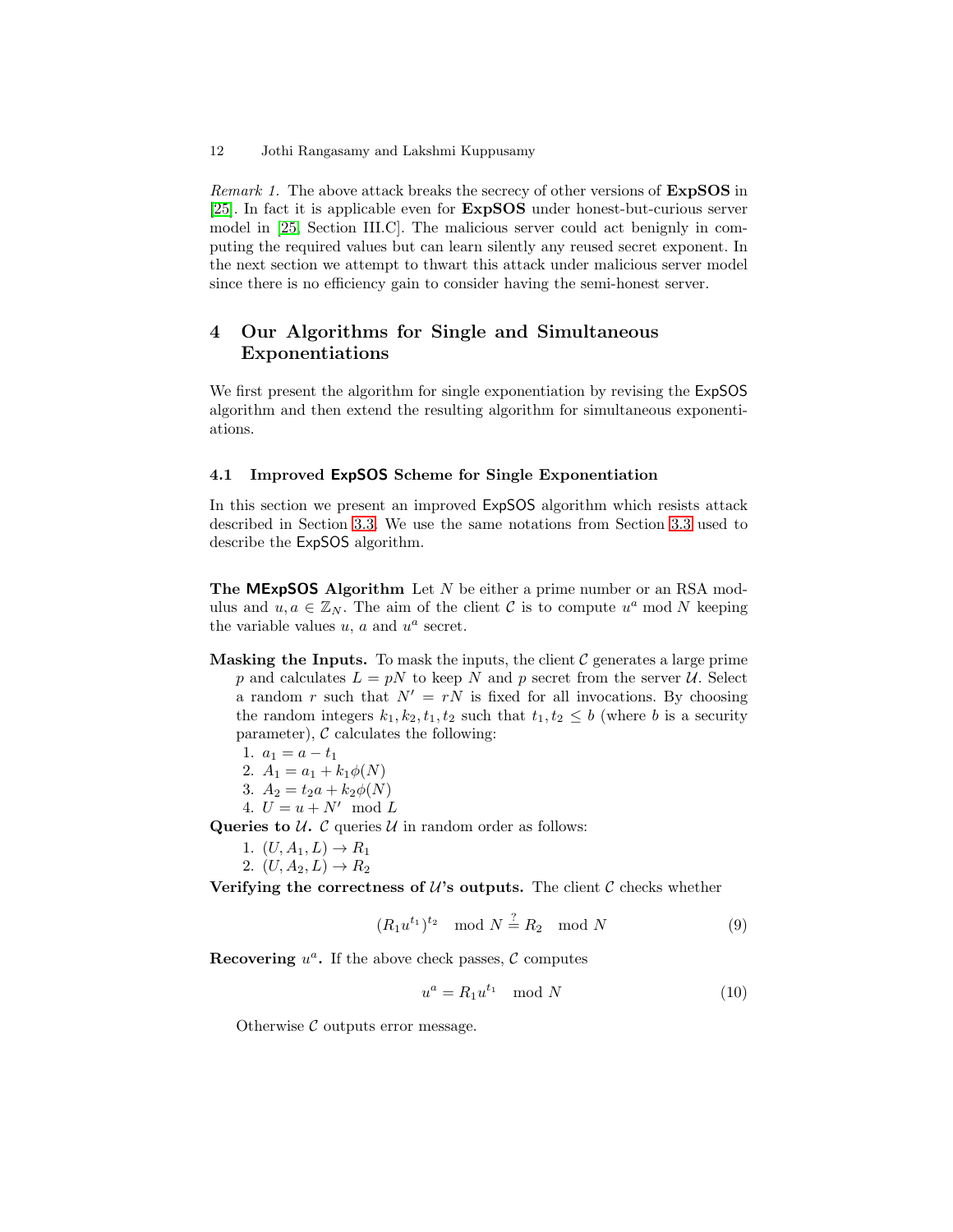Remark 2. The performance gain of the above algorithm is that instead of a full modular exponentiation (on the size of an RSA private key, for example), the client device needs to do 2 smaller exponentiations with size comparable to the security parameter. Moreover the communication cost and the overhead for the third-party server are not prohibitive compared to the previously-known algorithms. Hence the proposed solution shall directly produce speed-ups in practice.

**Lemma 1.** (Correctness). In the malicious model, the algorithms  $(C, U)$  are correct implementation of MExpSOS.

*Proof.* Whenever U returns  $R_1$  and  $R_2$ , C computes  $u^{t_1}$  on its own and then raising the value  $R_1u^{t_1} \mod N$  to the power  $t_2$ . Then the resultant  $(R_1u^{t_1})^{t_2}$ mod  $N$  is compared with  $R_2$ . If the equality holds, then  $C$  computes the desired result  $u^a = R_1 u^{t_1} \mod N$ .

In the following theorem, we show that  $(C, U)$  is an outsource-secure implementation of MExpSOS using Hohenberger-Lysyanskaya security model for a single malicious server. [\[12\]](#page-16-7).

<span id="page-12-0"></span>Theorem 1. (Privacy) In the one malicious program model, the algorithms  $(C, U)$  are an outsource-secure implementation of MExpSOS.

*Proof.* Assume that  $A = (\mathcal{E}, \mathcal{U}')$  be a probabilistic polynomial time (PPT) adversary which interacts with the PPT algorithm  $C$  in the one malicious program model.

Pair One: ( $\mathcal{E}$  learns nothing) EVIEW<sub>real</sub> ∼ EVIEW<sub>ideal</sub>

If the input  $(u, a, N)$  is honest, protected or adversarial protected, the simulator  $S_1$  behaves the same way as in the real experiment. If the input is honest and secret, then  $S_1$  ignores the received input in the *i*th round. The goal of  $S_1$  in this *i*th round is to query U' with the inputs  $(U^*, A_1^*, A_2^*, L^*)$  such that the inputs  $U^*, A_1^*, A_2^*$  and  $L^*$  are chosen at random by  $S_1$ . After receiving the outputs,  $S_1$  saves both the states of  $S_1$  and  $\mathcal{U}'$ .

In real process, all the inputs that occur in the queries are re-randomized to give computational indistinguishability. Whereas  $S_1$  always set the queires to  $\mathcal{U}'$  with the random input values. Hence the input distributions to  $\mathcal{U}'$  are computationally indistinguishable both in the real and ideal process.

**Pair Two:** ( $\mathcal{U}'$  learns nothing): UVIEW<sub>real</sub> ~ UVIEW<sub>ideal</sub>:

Let  $S_2$  be a PPT simulator that behaves in the same manner regardless of whether the input is honest, secret or honest, protected or adversarial protected. That is,  $S_2$  ignores the actual input in the *i*th round and set the queries to U  $\overline{a}$ with the random value. Then  $S_2$  saves not only its state but also  $\mathcal{U}'$ 's state.

Whenever the inputs to the experiment are honest, protected and adversarial protected,  $\mathcal E$  can easily distinguish *ith* round of two experiments. But it is of no help as  $\mathcal E$  cannot communicate to  $\mathcal U^{'}$  and the inputs are computationally blinded by  $\mathcal C$  before being given as input to  $\mathcal U$  in the ideal experiment. In the ideal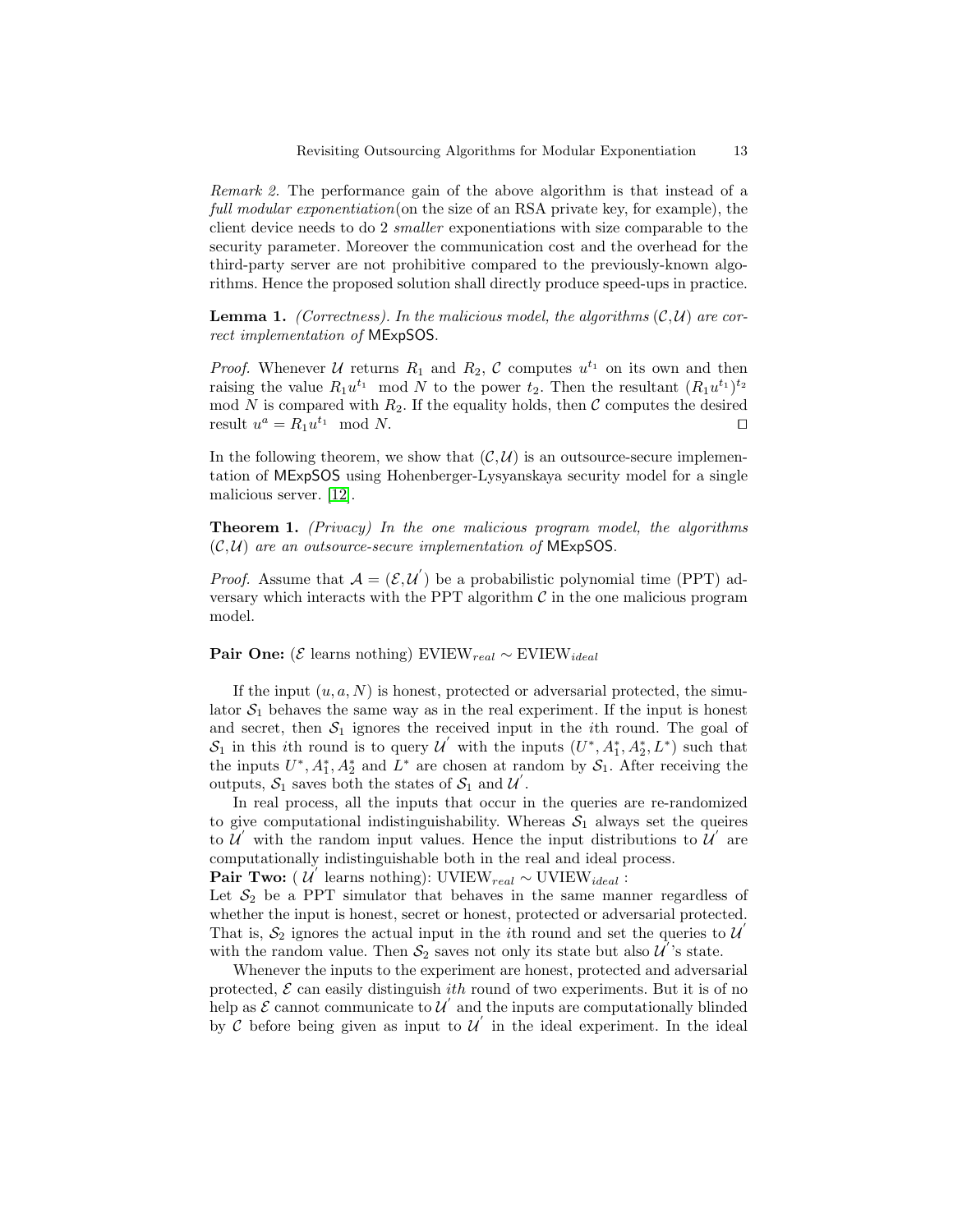experiment, the simulator  $S_2$  always query the values selected uniform at random from the same distribution. Hence UVIEW $_{real}^{i} \sim$  UVIEW $_{ideal}^{i}$  for each round *i*. By the hybrid argument, it is easy to see that UVIEW<sub>real</sub> ∼ UVIEW<sub>ideal</sub>.  $\square$ 

<span id="page-13-0"></span>Theorem 2. (verifiability) In the one malicious program model, the above algorithms  $(C, U)$  are an  $(3 + 1.5(\log t_1 + \log t_2), 1 - 1/2b)$ -outsource-secure implementation of MExpSOS.

*Proof.* The computation of modular exponentiation  $u^a$  mod N without outsourcing requires roughly  $1.5 \log a$  modular multiplications (MM) using square and multiply method. As discussed in [\[25\]](#page-17-7), the computational overhead to calculate  $\phi(N)$ , L and N' becomes negligible when the client C runs MExpSOS multiple times. The following paragraph shows that with outsourcing, the modular exponentiation computation is reduced to  $3 + 1.5(\log t_1 + \log t_2)$  modular multiplications: the computation of  $A_1$  and  $A_2$  during the masking step requires two modular multiplication altogether. Then the verification step requires one modular exponentiation  $(u^{t_1})$ , one modular multiplication  $(R_1u^{t_1})$  and one modular exponentiation  $((R_1u^{t_1})^{t_2})$ . Thus our algorithm MExpSOS requires 3 modular multiplications and two b−bit modular exponentiations. Therefore our algorithm  $(C, U)$  is an  $(\frac{1}{2} \log_b a)$ −efficient implementation of MExpSOS.

On the other hand the two outputs sent by  $U$  are verified as in Equation [11.](#page-14-0) The server U can trick the client C if it correctly guesses  $t_2$  as in the following:

- Assume that the malicious U sets  $A_1$  as  $A_1 + \theta$  and  $A_2$  as  $A_2 + \theta$
- Then the Equation [11](#page-14-0) becomes

$$
(U^{A_1+\theta}u^{t_1})^{t_2} \equiv U^{A_2+\theta} \mod N
$$
  

$$
u^{a_1t_2+\theta t_2}u^{t_1t_2} \equiv u^{t_2a+\theta} \mod N
$$
  

$$
u^{at_2}u^{\theta t_2} \equiv u^{t_2a+\theta} \mod N
$$

If the value  $t_2$  is correctly guessed then the adversary can compute  $u^{\theta t_2}$  and set  $A_1$  as  $A_1 + \theta$  and  $A_2$  as  $A_2 + \theta t_2$  to pass the verification. If  $t_2$  is guessed with probability  $1/b$  and  $\theta t_2$  is inserted accordingly in one out of two queries sent in random order, the malicious server can pass the verification step with false outputs with probability  $\frac{1}{2b}$ . Hence our algorithm is a  $(1 - \frac{1}{2b})$ -verifiable implementation of MExpSOS.

The proof of the theorem completes by combining the above arguments.  $\Box$ 

## 4.2 New Algorithm for Simultaneous Exponentiation

In this section, we present a generic algorithm  $\pi$ **ExpSOS** for simultaneous exponentiation whose complexity grows linearly in size of the number of exponentiations. Simultaneous modular exponentiations appear predominantly in cryptographic primitives such as provable data possession [\[2\]](#page-16-5) and proofs of retrievability [\[3\]](#page-16-6).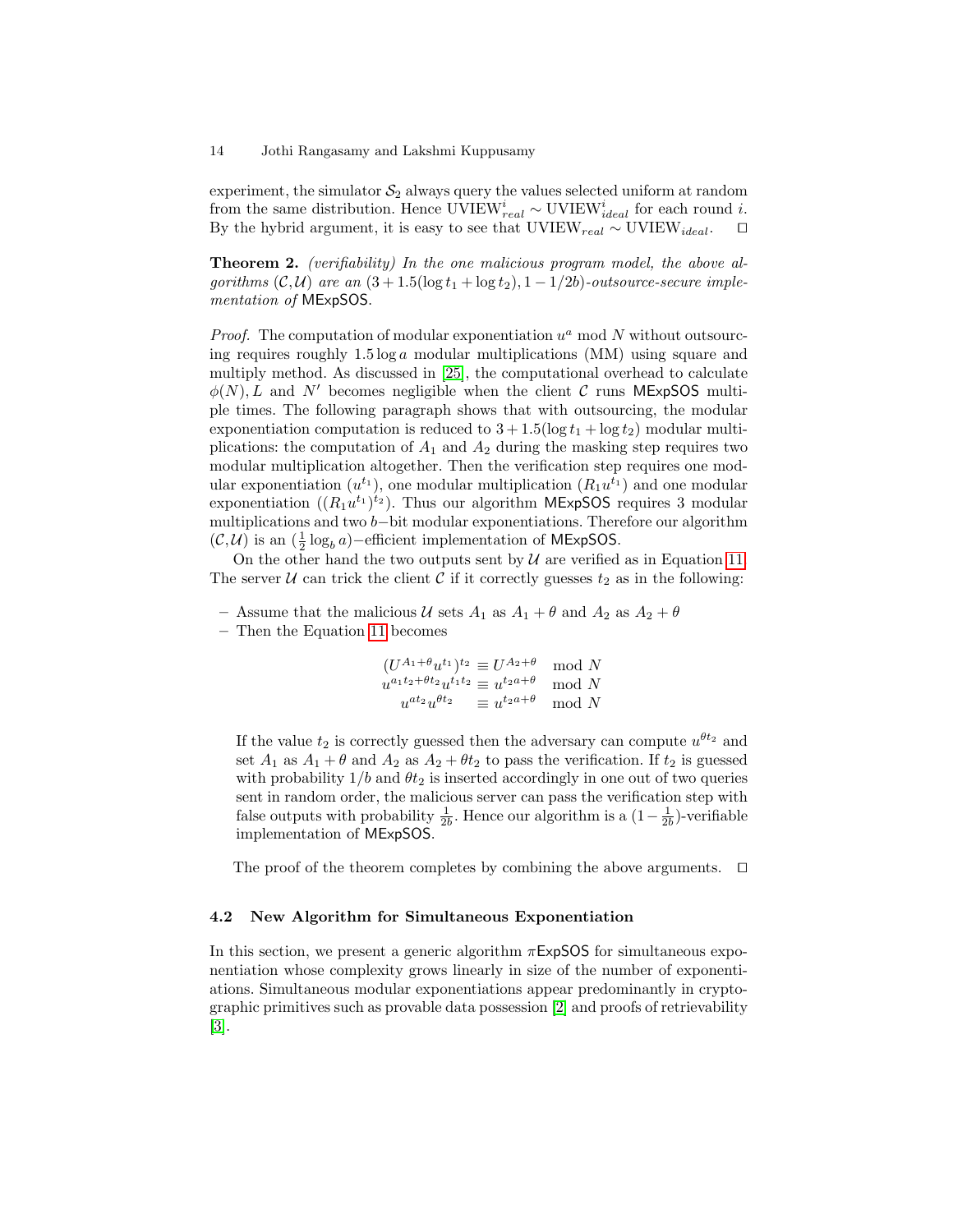The  $\pi$ ExpSOS Algorithm Let us follow the notations used to describe the  $MExpSOS$  algorithm. Let  $N$  be either a prime number or an RSA modulus and  $u_i, a_i \in \mathbb{Z}_N$  for  $i = 1, ..., n$ . In order to maintain the secrecy of  $u_i$  and  $a_i, i =$  $1, \ldots, n$  they are computationally masked before being given as input to  $\mathcal{U}$ .

- **Masking the Inputs.** To mask the inputs, the client  $\mathcal{C}$  generates a large prime p and calculates  $L = pN$  to keep N and p secret from the server U. Select a random r such that  $N' = rN$  is fixed for all invocations. By choosing the random integers  $k_{1i}$ ,  $k_{2i}$  ( $i = 1, ..., n$ ) and  $t_1, t_2$  such that  $t_1, t_2 \leq b$ , C calculates the following for  $i = 1, \ldots, n$ :
	- 1.  $a_{1i} = a_i t_1$
	- 2.  $A_{1i} = a_{1i} + k_{1i}\phi(N)$
	- 3.  $A_{2i} = t_2 a_i + k_{2i} \phi(N)$
	- 4.  $U_i = u_i + N' \mod L$

Queries to  $U$ . C issues  $2n$  queries to  $U$  in random order as follows:

- 1.  $(U_i, A_{1i}, L) \to R_{1i}$
- 2.  $(U_i, A_{2i}, L) \to R_{2i}$

Verifying the correctness of  $\mathcal{U}$ 's outputs. The client  $\mathcal{C}$  checks whether

<span id="page-14-0"></span>
$$
\left[\prod_{i=1}^{n} R_{1i}(\prod_{i=1}^{n} u_i)^{t_1}\right]^{t_2} \text{ mod } N \stackrel{?}{=} \prod_{i=1}^{n} R_{2i} \mod N \tag{11}
$$

Recovering  $u^a$ . If the above check passes,  $\mathcal C$  computes

$$
\prod_{i=1}^{n} u_i^{a_i} \equiv \prod_{i=1}^{n} R_{1i} (\prod_{i=1}^{n} u_i)^{t_1} \mod N
$$
 (12)

Otherwise  $\mathcal C$  outputs error message.

**Lemma 2.** (Correctness). In the malicious model, the algorithms  $(C, U)$  are correct implementation of πExpSOS.

*Proof.* Whenever U returns  $R_{1i}$  and  $R_{2i}$  for  $i = 1...n$ , C computes  $(\prod_{i=1}^{n} u_i)^{t_1}$ on its own and then raising the value  $\prod_{i=1}^n R_{1i} (\prod_{i=1}^n u_i)^{t_1} \mod N$  to the power  $t_2$ . Then the resultant  $\left(\prod_{i=1}^n R_{1i}(\prod_{i=1}^n u_i)^{t_1}\right)^{t_2} \mod N$  is compared with  $\prod_{i=1}^n R_{2i}$ . If the equality holds, then  $C$  computes the desired result

$$
\prod_{i=1}^{n} u_i^{a_i} \equiv \prod_{i=1}^{n} R_{1i} (\prod_{i=1}^{n} u_i)^{t_1} \mod N.
$$

In the following theorem, we show that  $(C, U)$  is an outsource-secure implementation of  $\pi$ ExpSOS using Hohenberger-Lysyanskaya security model for a single malicious server. [\[12\]](#page-16-7).

Theorem 3. (Privacy) In the one malicious program model, the algorithms  $(C, U)$  are an outsource-secure implementation of  $\pi$ ExpSOS.

We omit the proof to this theorem as this can be easily written using Theorem [1](#page-12-0)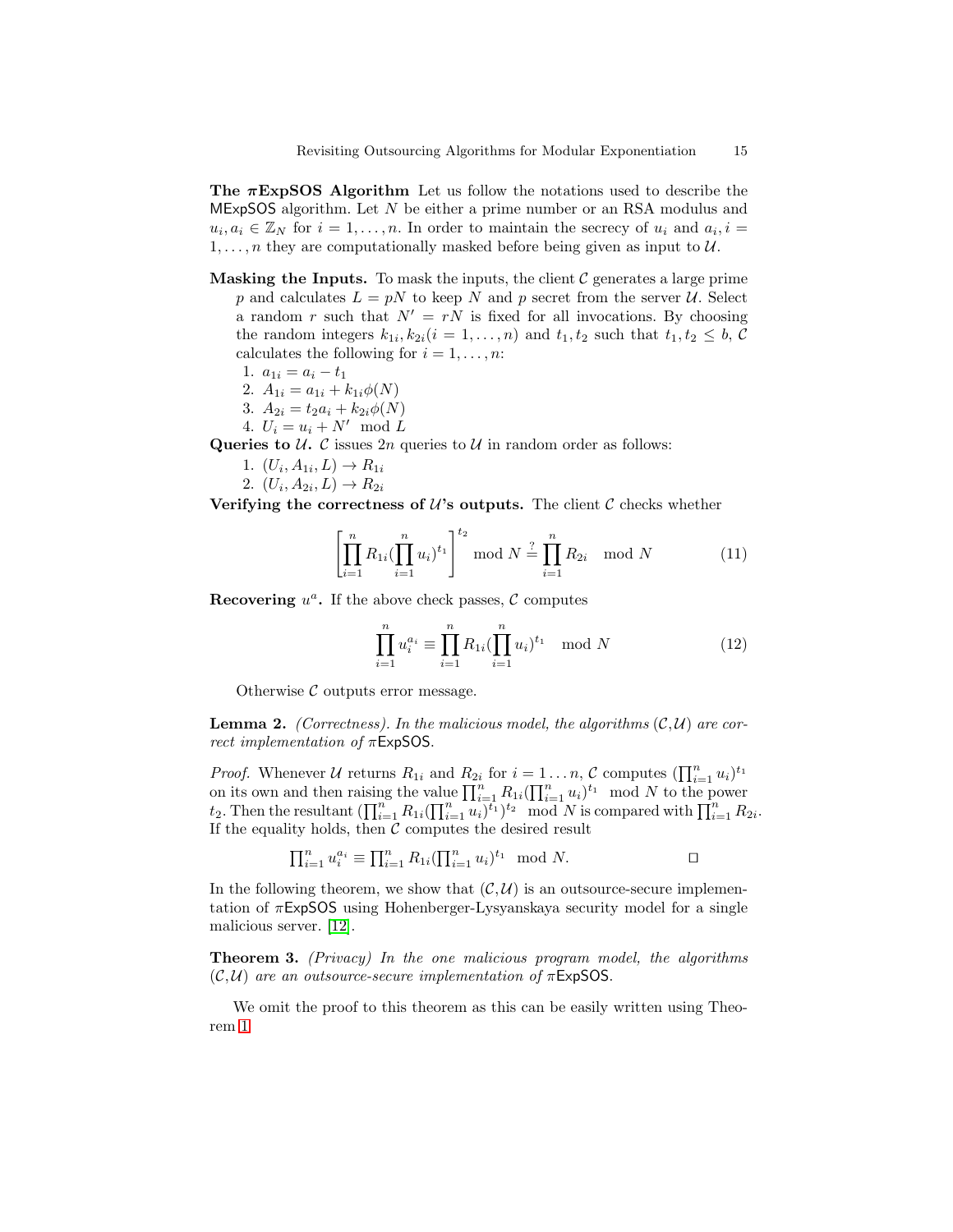Theorem 4. (verifiability) In the one malicious program model, the above algorithms  $(C, U)$  are an  $(5n - 2 + 1.5(\log t_1 + \log t_2), 1 - 1/2b)$ -outsource-secure *implementation of*  $\pi$ **ExpSOS.** 

*Proof.* The computation of modular exponentiation  $\prod_{i=1}^{n} u_i^{a_i} \mod N$  without outsourcing requires roughly  $1.5n \log a$  modular multiplications (MM) using square and multiply method. Outsourcing the modular exponentiation computation reduces the cost to  $2n + 3(n - 1) + 1.5(\log t_1 + \log t_2) + 1$  modular multiplications as detailed below: the computation of  $A_{1i}$  and  $A_{2i}$  during the masking step requires  $2n$  modular multipications altogether. Then the verification step requires  $n-1$  modular multiplications to compute  $\prod_{i=1}^{n} u_i$ , one modular exponentiation to compute  $\prod_{i=1}^n u_i^{t_1}, n-1$  modular multiplications to compute  $\prod_{i=1}^n R_{1i}$ , one modular multiplication to compute  $\prod_{i=1}^n R_{1i} \prod_{i=1}^n u_i^{t_1}$ , one modular exponentiation to compute  $(\prod_{i=1}^n R_{1i} \prod_{i=1}^n u_i^{t_1})^{t_2}$  and  $n-1$  modular multiplications to compute  $\prod_{i=1}^{n} R_{2i}$ . Thus our algorithm  $\pi$ ExpSOS requires  $2n+1+3(n-1) = 5n-2$ modular multiplications and 2 b-bit modular exponentiations. Therefore our algorithm  $(C, U)$  is an  $(\frac{1}{2} \log_b a)$ -efficient implementation of  $\pi \mathsf{ExpSOS}$ .

On the other hand the 2n outputs sent by  $U$  are verified as in Equation [11.](#page-14-0) The server U can trick the client C if it correctly guess  $t_2$  as in explained in Theorem [2](#page-13-0) with probability  $1/b$ . Thus an adversary can pass the verification step with false outputs with probability  $\frac{1}{2b}$ . Hence our algorithm is a  $(1 - \frac{1}{2b})$ verifiable implementation of  $\pi$ ExpSOS. The proof of the theorem completes by combining the above arguments.  $\square$ 

## <span id="page-15-1"></span>5 Conclusion

The need for reducing cost of cryptographic computations is growing especially in the case of devices having resource scarcity. We reviewed several algorithms for offloading single and simultaneous modular exponentiations to a single untrusted helper. In CExp and SgExp algorithms, we demonstrated that the falsified values of a malicious server could go undetected by the client in the verification and hence the client outputs the unintended value. For ExpSOS, we presented a practical attack revealing the secret exponent challenging the claimed security guarantees. We then proposed modifications to the ExpSOS algorithm and proved that the resulting algorithm MExpSOS meets the fundamental security requirements of the Hohenberger-Lysyanskaya security model. We finally solved an intriguing problem underlined in [\[6\]](#page-16-0) by proposing  $\pi$ **ExpSOS**, the most efficient to-date algorithm using single untrusted (cloud) server for securely outsourcing (multi-)modular exponentiation. Our proposal being near error-free and preprocessing-free is of both theoretical and practical interest.

# References

<span id="page-15-0"></span>1. Abadi, M., Feigenbaum, J., Kilian, J.: On hiding information from an oracle. In: Proceedings of the Second Annual Conference on Structure in Complexity Theory. pp. 195–203. IEEE Computer Society (1987), [https://doi.org/10.1016/](https://doi.org/10.1016/0022-0000(89)90018-4) [0022-0000\(89\)90018-4](https://doi.org/10.1016/0022-0000(89)90018-4)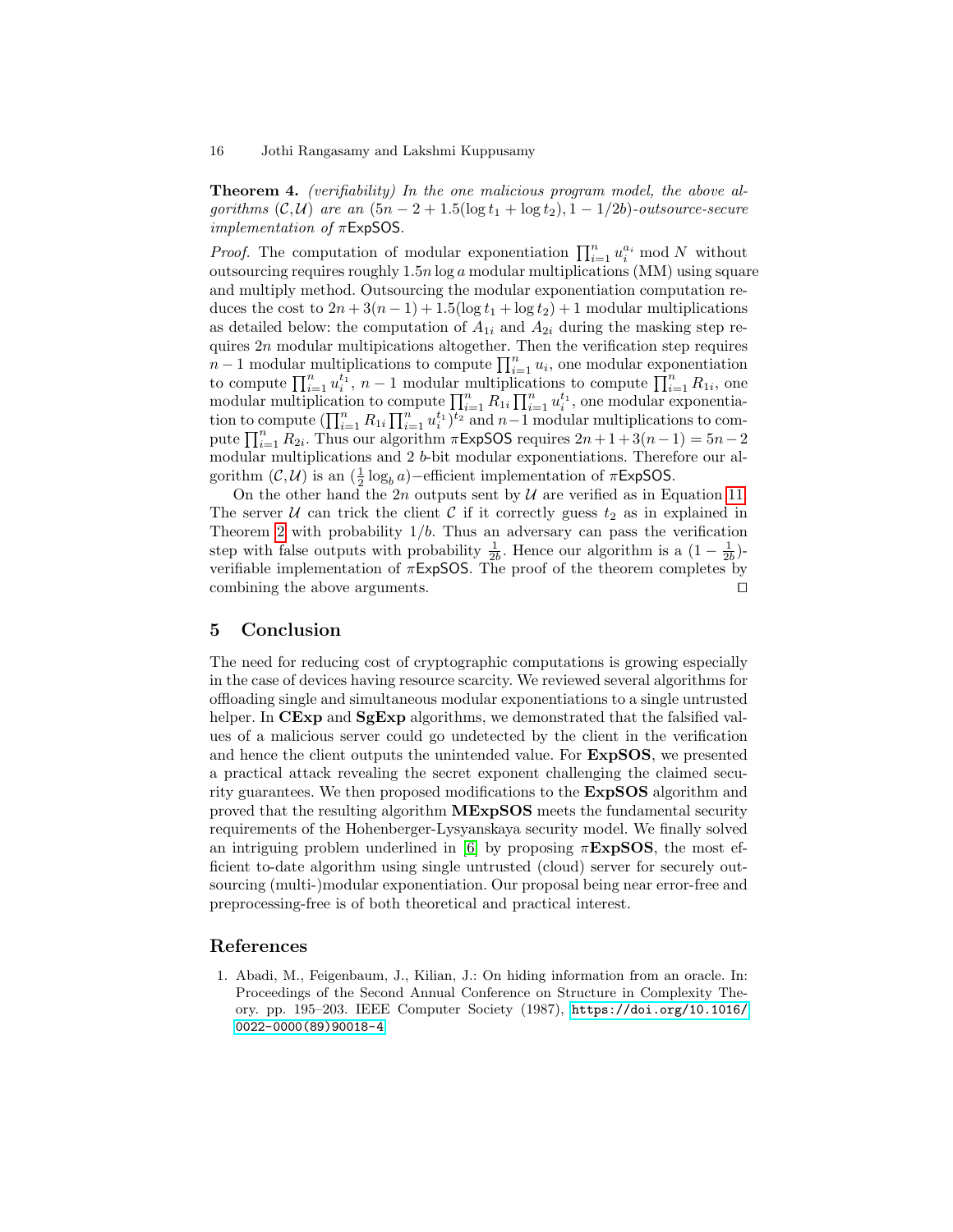- <span id="page-16-5"></span>2. Ateniese, G., Burns, R., Curtmola, R., Herring, J., Kissner, L., Peterson, Z., Song, D.: Provable data possession at untrusted stores. In: Proceedings of the 14th ACM Conference on Computer and Communications Security. pp. 598–609. CCS '07, ACM, New York, NY, USA (2007), [http://doi.acm.org/10.1145/1315245.](http://doi.acm.org/10.1145/1315245.1315318) [1315318](http://doi.acm.org/10.1145/1315245.1315318)
- <span id="page-16-6"></span>3. Bowers, K.D., Juels, A., Oprea, A.: Proofs of retrievability: Theory and implementation. In: Proceedings of the 2009 ACM Workshop on Cloud Computing Security. pp. 43–54. CCSW '09, ACM, New York, NY, USA (2009), [http:](http://doi.acm.org/10.1145/1655008.1655015) [//doi.acm.org/10.1145/1655008.1655015](http://doi.acm.org/10.1145/1655008.1655015)
- <span id="page-16-12"></span>4. Boyko, V., Peinado, M., Venkatesan, R.: Speeding up discrete log and factoring based schemes via precomputations. In: Nyberg, K. (ed.) Advances in Cryptology – Proc. EUROCRYPT '98. LNCS, vol. 1403, pp. 221–235. Springer (1998), [https:](https://doi.org/10.1007/BFb0054129) [//doi.org/10.1007/BFb0054129](https://doi.org/10.1007/BFb0054129)
- <span id="page-16-11"></span>5. Cai, J., Ren, Y., Huang, C.: Verifiable outsourcing computation of modular exponentiations with single server. International Journal of Network Security 19(3), 449–457 (May 2017), [http://ijns.jalaxy.com.tw/](http://ijns.jalaxy.com.tw/download_paper.jsp?PaperID=IJNS-2015-12-05-1&PaperName=ijns-v19-n3/ijns-2017-v19-n3-p449-457.pdf) [download\\_paper.jsp?PaperID=IJNS-2015-12-05-1&PaperName=ijns-v19-n3/](http://ijns.jalaxy.com.tw/download_paper.jsp?PaperID=IJNS-2015-12-05-1&PaperName=ijns-v19-n3/ijns-2017-v19-n3-p449-457.pdf) [ijns-2017-v19-n3-p449-457.pdf](http://ijns.jalaxy.com.tw/download_paper.jsp?PaperID=IJNS-2015-12-05-1&PaperName=ijns-v19-n3/ijns-2017-v19-n3-p449-457.pdf)
- <span id="page-16-0"></span>6. Chen, X., Li, J., Ma, J., Tang, Q., Lou, W.: New algorithms for secure outsourcing of modular exponentiations. In: Foresti, S., Yung, M., Martinelli, F. (eds.) Proc. ESORICS 2012, LNCS, vol. 7459, pp. 541–556. Springer (2012)
- <span id="page-16-9"></span>7. Chevalier, C., Laguillaumie, F., Vergnaud, D.: Privately outsourcing exponentiation to a single server: Cryptanalysis and optimal constructions. In: Askoxylakis, I.G., Ioannidis, S., Katsikas, S.K., Meadows, C.A. (eds.) Proc. ESORICS 2016, Part I. LNCS, vol. 9878, pp. 261–278. Springer (2016), [https://doi.org/10.1007/](https://doi.org/10.1007/978-3-319-45744-4) [978-3-319-45744-4](https://doi.org/10.1007/978-3-319-45744-4)
- <span id="page-16-3"></span>8. Gennaro, R., Gentry, C., Parno, B.: Non-interactive verifiable computing: Outsourcing computation to untrusted workers. In: Rabin, T. (ed.) IACR CRYPTO 2010. LNCS, vol. 6223, pp. 465–482. Springer (2010)
- <span id="page-16-2"></span>9. Girault, M., Lefranc, D.: Server-aided verification: Theory and practice. In: Roy, B.K. (ed.) IACR ASIACRYPT 2005. LNCS, vol. 3788, pp. 605–623. Springer (2005)
- <span id="page-16-1"></span>10. Golle, P., Mironov, I.: Uncheatable distributed computations. In: Naccache, D. (ed.) Topics in Cryptology - CT-RSA 2001, The Cryptographer's Track at RSA Conference 2001. LNCS, vol. 2020, pp. 425–440. Springer (2001)
- <span id="page-16-4"></span>11. Green, M., Hohenberger, S., Waters, B.: Outsourcing the decryption of ABE ciphertexts. In: USENIX Security Symposium 2011. USENIX Association (2011), [https://www.usenix.org/publications/proceedings/?f\[0\]=im\\_group\\_](https://www.usenix.org/publications/proceedings/?f[0]=im_group_audience%3A277) [audience%3A277](https://www.usenix.org/publications/proceedings/?f[0]=im_group_audience%3A277)
- <span id="page-16-7"></span>12. Hohenberger, S., Lysyanskaya, A.: How to securely outsource cryptographic computations. In: Kilian, J. (ed.) IACR TCC 2005. LNCS, vol. 3378, pp. 264–282. Springer (2005)
- <span id="page-16-13"></span>13. Kim, S., Lewi, K., Mandal, A., Montgomery, H., Roy, A., Wu, D.J.: Function-Hiding Inner Product Encryption is Practical. Cryptology ePrint Archive, Report 2016/440 (2016), accepted at SCN 2018. <https://eprint.iacr.org/2016/440>
- <span id="page-16-10"></span>14. Kiraz, M.S., Uzunkol, O.: Efficient and verifiable algorithms for secure outsourcing of cryptographic computations. International Journal of Information Security 15(5), 519–537 (Oct 2016), <https://doi.org/10.1007/s10207-015-0308-7>
- <span id="page-16-8"></span>15. Kuppusamy, L., Rangasamy, J.: Crt-based outsourcing algorithms for modular exponentiations. In: Dunkelman, O., Sanadhya, S.K. (eds.) Proc. INDOCRYPT 2016. LNCS, vol. 10095, pp. 81–98. Springer (2016)